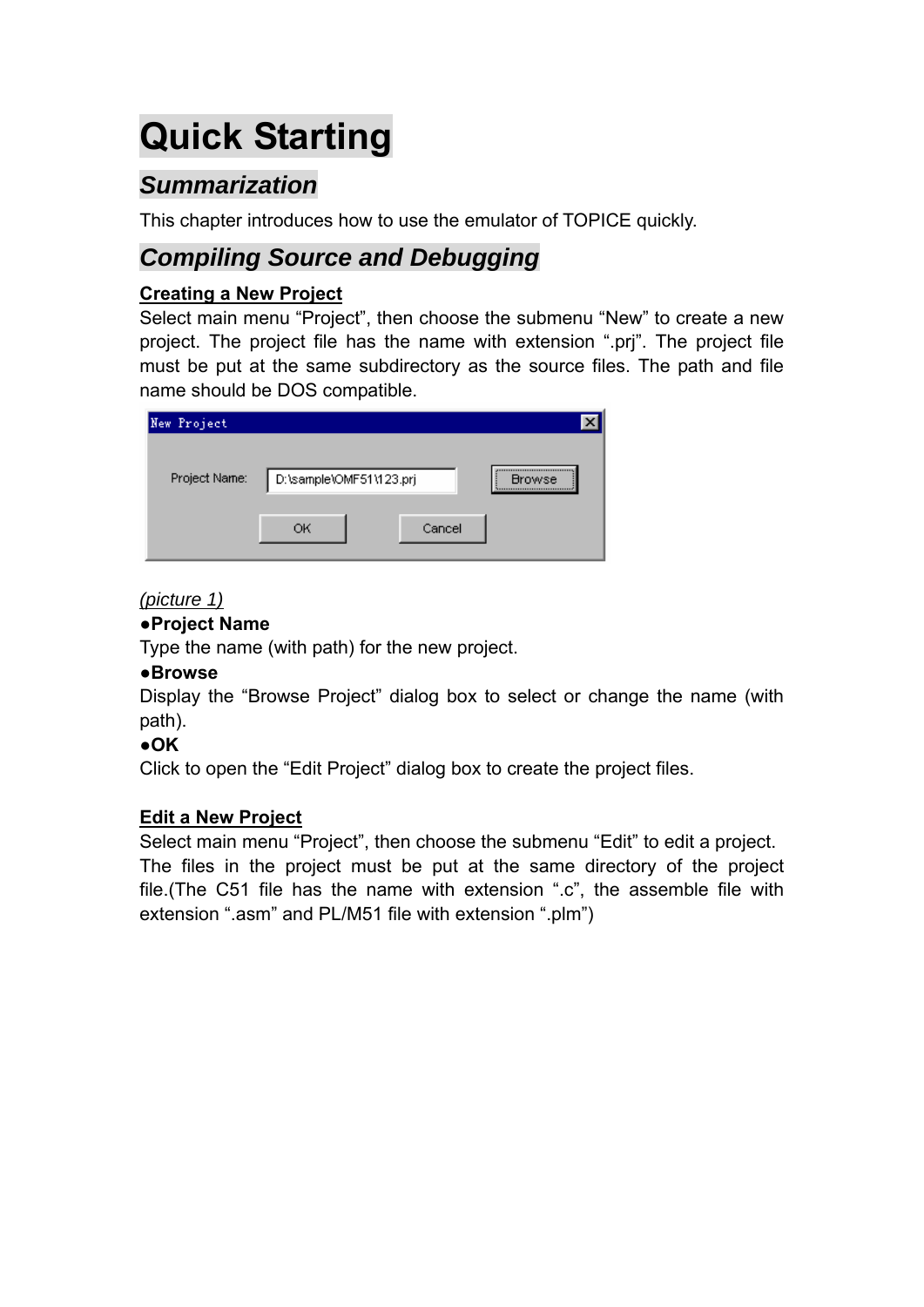| Edit Project                                                                   | $\vert x \vert$                                                                                                                                                                                                              |
|--------------------------------------------------------------------------------|------------------------------------------------------------------------------------------------------------------------------------------------------------------------------------------------------------------------------|
| File Name:                                                                     | Path:                                                                                                                                                                                                                        |
| prime1.c<br>prime2.c<br>prime3.c<br>$[\texttt{sample1.c}]$<br>sample2.asm      | fzqgraph<br>hardfzq<br>$\overline{+}$<br>jzfson<br>$\overline{+}$<br>keilc51<br>lg500<br>mycode<br>$\overline{+}$<br>Myhelp<br>$\overline{+}$<br>pd300<br>pictest<br>$\overline{+}$<br>sample<br>⊟<br>— <mark>ो Omf51</mark> |
| File Type:                                                                     | <b>DELETE</b><br>ADD.                                                                                                                                                                                                        |
| Source [ *.asm; *.plm;*.c; ]<br>Files in Project:<br>D:\sample\OMF51\sample1.c | OK<br>Cancel                                                                                                                                                                                                                 |

### *(picture 2)*

#### ●**File Name**

List files with the filename extension selected in the "File Type" list box.

#### ●**Path**

Select the path you want to contain in the project. After double-clicking on a path, all files with the filename extension selected in the "File Type" list box will be shown in the File Name box.

### **●File Type**

Select the type of file you want to see in the File Name box.

### **●File in Project**

List all files selected from File Name box

### **●Add**

Add the highlighted item in the File Name box project box.

### **●Delete**

Remove the highlighted file in Files in Project box from current project.

### **Setting Compiler Options**

Select main menu "Option", then choose the submenu "Environment" to set compiler options. The needed files must be copied to the special path, which include the Assembler named "A51.EXE", C Compiler named "C51.EXE", PL/M51 Compiler named "PLM51.EXE", Linker named "L51.EXE", etc.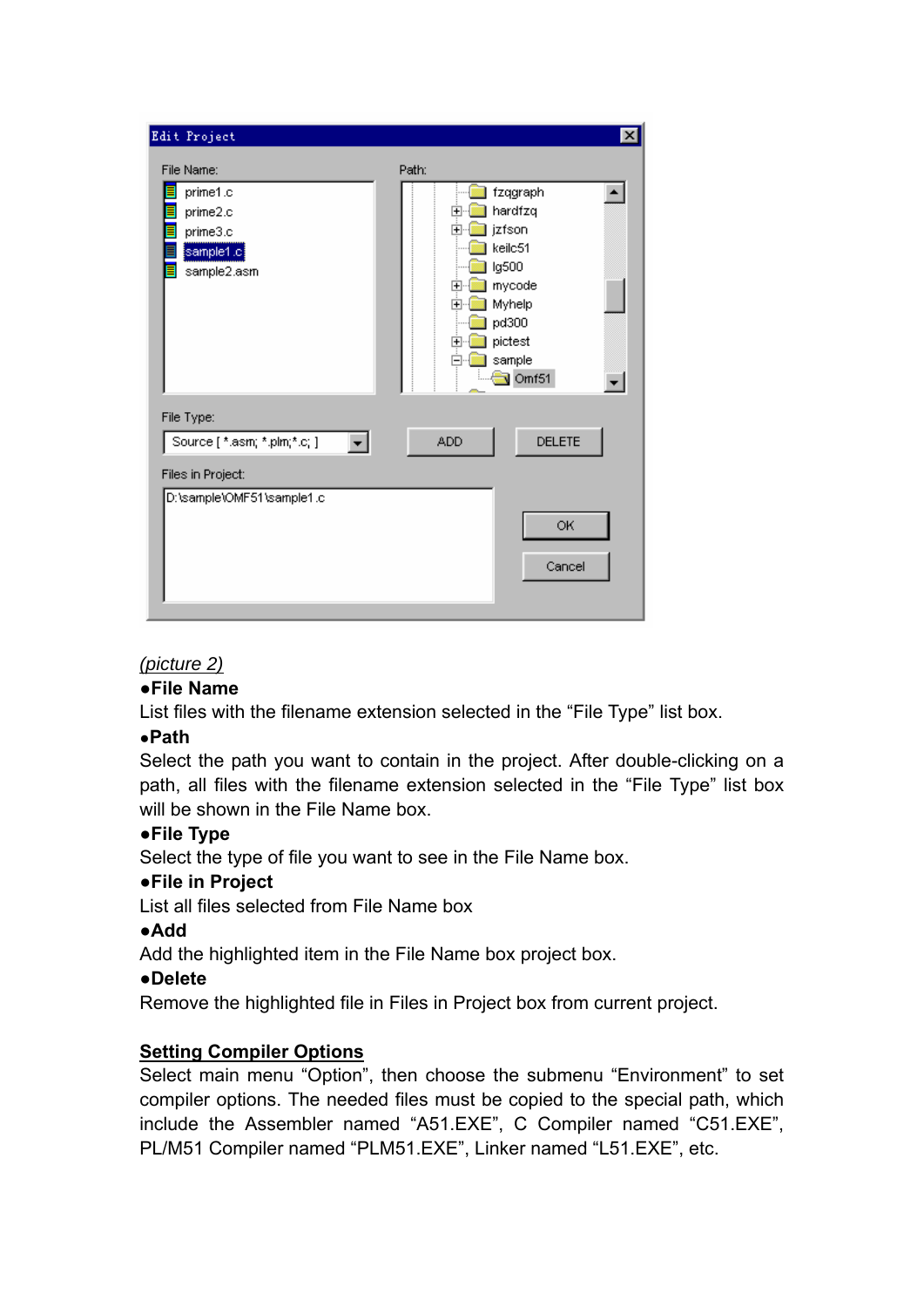| Environment                                                                                         |                                                       |  |  |  |
|-----------------------------------------------------------------------------------------------------|-------------------------------------------------------|--|--|--|
| Assembler Path:                                                                                     | C Compiler Path:                                      |  |  |  |
| D:\topICE                                                                                           | D:\topICE                                             |  |  |  |
| PLM51 Compiler Path:                                                                                | Linker Path :                                         |  |  |  |
| D:\topICE                                                                                           | D:\topICE                                             |  |  |  |
| Include Path:                                                                                       | Library Path :                                        |  |  |  |
| D: topICE                                                                                           | D:\topICE                                             |  |  |  |
| Assembler Options:<br>C Compiler Options:                                                           | SB XREF DB COND<br>NOREGPARMS OE OT(0) DB PR RB(0) L/ |  |  |  |
| PL/M51 Compiler Options:                                                                            | DB SB OT(0)                                           |  |  |  |
| Linker Options:                                                                                     | DP DL DS SY                                           |  |  |  |
| ОK<br>Delay in Step(Trace into) continually:<br>10<br>Cancel<br>Clear code buffer when loading code |                                                       |  |  |  |

### *(picture 3)*

#### ●**Assembler Path**

Type the path that contains the Assembler named "A51.EXE".

### ●**C Compiler Path**

Type the path that contains the C Compiler named "C51.EXE".

### ●**PL/M51 Compiler Path**

Type the path that contains the PL/M51 Compiler named "PLM51.EXE".

#### ●**Linker Path**

Type the path that contains the Linker named "L51.EXE".

#### ●**Include Path**

Type the path that contains include files that are provided with the standard library.

### ●**Library Path**

Type the path that contains the compiler library.

### ●**Assembler Options**

Type the Assembler options separated by space.

#### ●**C Compiler Options**

Type the C Compiler options separated by space.

### ●**PL/M51 Compiler Options**

Type the PL/M51 Compiler options separated by space.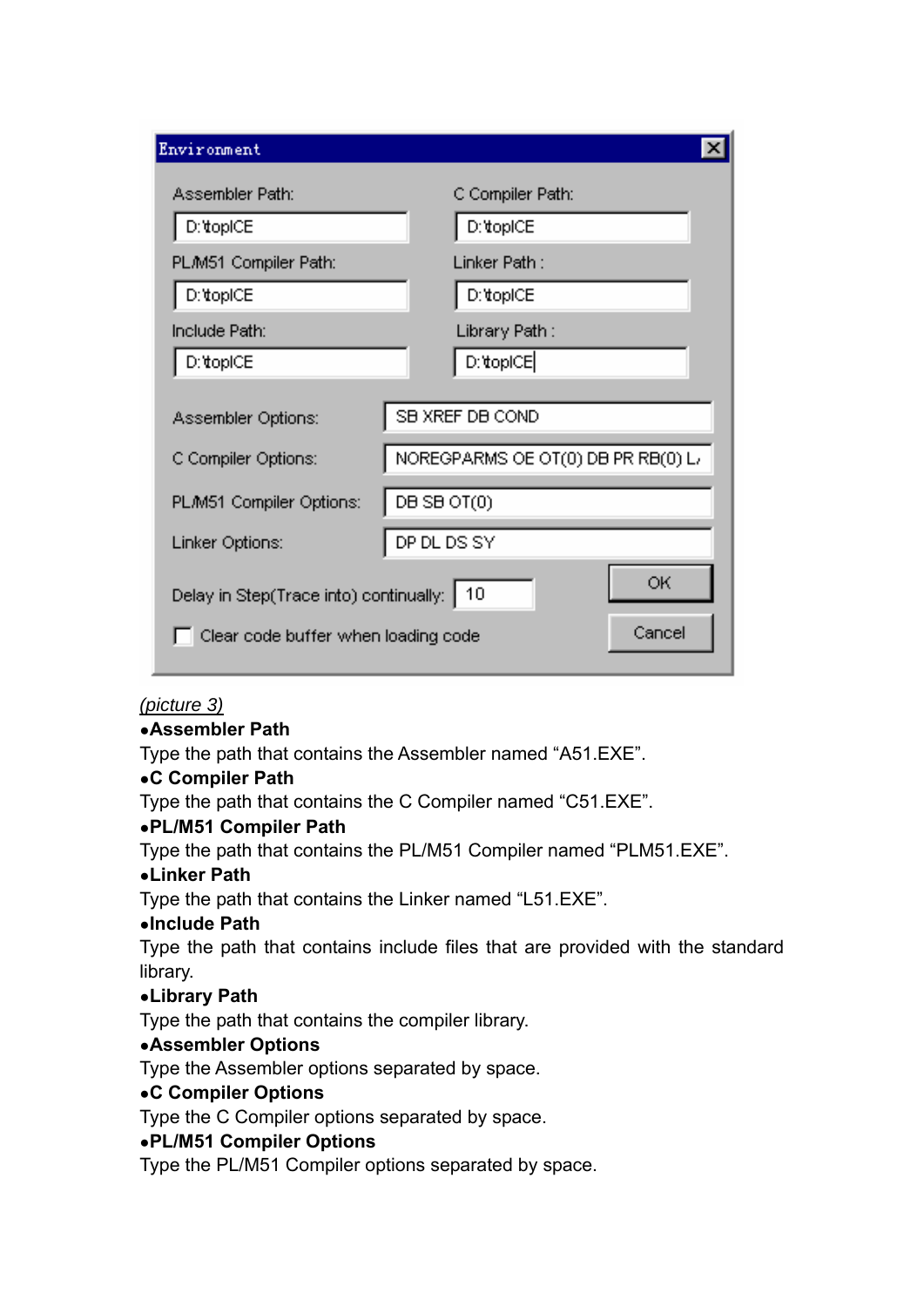### ●**Linker Options**

Type the Linker options separated by space.

### ●**Delay**

Type the interval between two step when step continually.

### ●**Clear Code**

Clear the code buffer when load the program code.

### **Suggested Compilers**

Franklin(Keil) tool chain C51(\*.OMF) versions V3.20 or above C Compiler Version 3.20 or above Assembler Version 4.86 or above PL/M51 Compiler Version 1.40 or above Linker Version 3.11 or above

### **Build Project**

Select main menu "Project", then choose the submenu "Build Project" to compile project (according the options made in the previous session). If no error, "Build" window displays the message "Build OK" and the system loads the code and downloads the code to the emulator. Otherwise, "Build" window displays error messages. You can locate the error line in the source window when double-click the error message in the "Build" window, modify the error and build project again.

**Note: Please make sure that all used compiler files.** 

### **Load Code**

Select main menu "File", then choose the submenu "Load as".

# *Source Level Debugging*

Choose any submenu of main menu "Run" according to your need. Source Level Debugging works only with files in Intel OMF or Extended OMF format which contain necessary debugging messages including LINE numbers..

### **Debugging from Source Window**

Select main menu "File", then choose the submenu "Load File" to open source window. In source window you can view the source file, start and stop emulation, set breakpoints, step over and trace into, and watch variables. You can also modify the source file and rebuild the project.

**NOTE: Programs start in assembly code and not in main() in C source level debugging. You can set breakpoints in source window and run to breakpoint.** 

### **Mixed Source and Disassemble Window**

Select main menu "View", then choose the submenu "Source and Disassemble" to open the window that displays the program source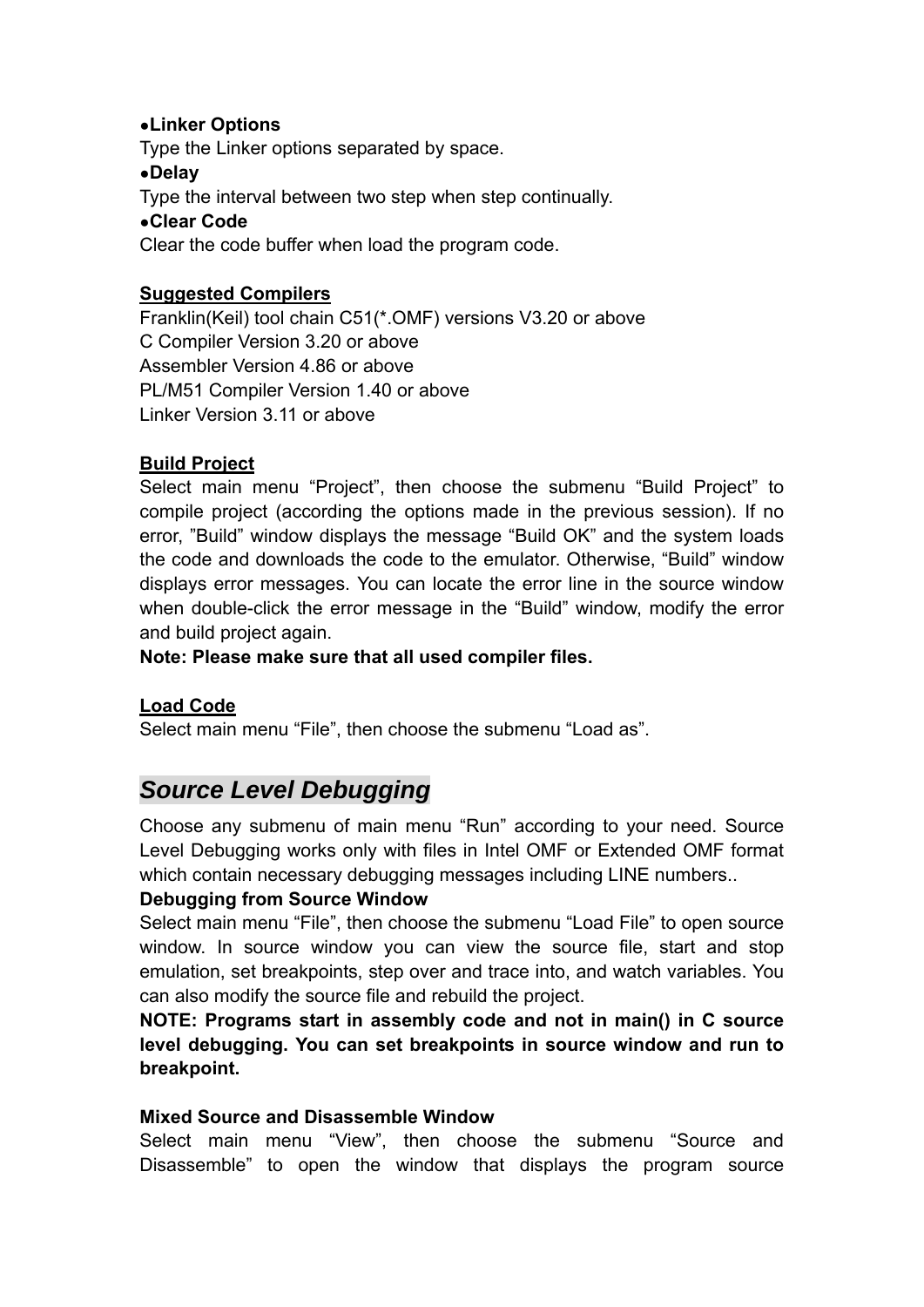intermixed with the assembly language compiled for each source line.

### **Setting Breakpoint**

Select main menu "Run", then choose the submenu "Insert/Remove Breakpoint" or move the mouse to the left of the source line and double-clik the mouse. If a breakpoint is set, a breakpoint symbol will appear to the left margin of the source line.

Setting breakpoint must be done after loading code. If you try to set a breakpoint on a non-executable statement, an invalid breakpoint symbol appears.



#### *(picture 4)*

### **Emulating to Breakpoint**

Select main menu "Run", then choose the submenu "Go". (When the breakpoint is reached, emulation halts before the instruction at the breakpoint address is executed). When emulating, you can open windows including every source window, disassemble window, mixed source and disassemble window. You can switch the window from one to another.

#### **Stepping Source**

This function allows single step of the program in source or assembly mode, including "trace into", "step over", "run to cursor", "Go over return", "trace into continually" and "step over continually".

#### **View Register**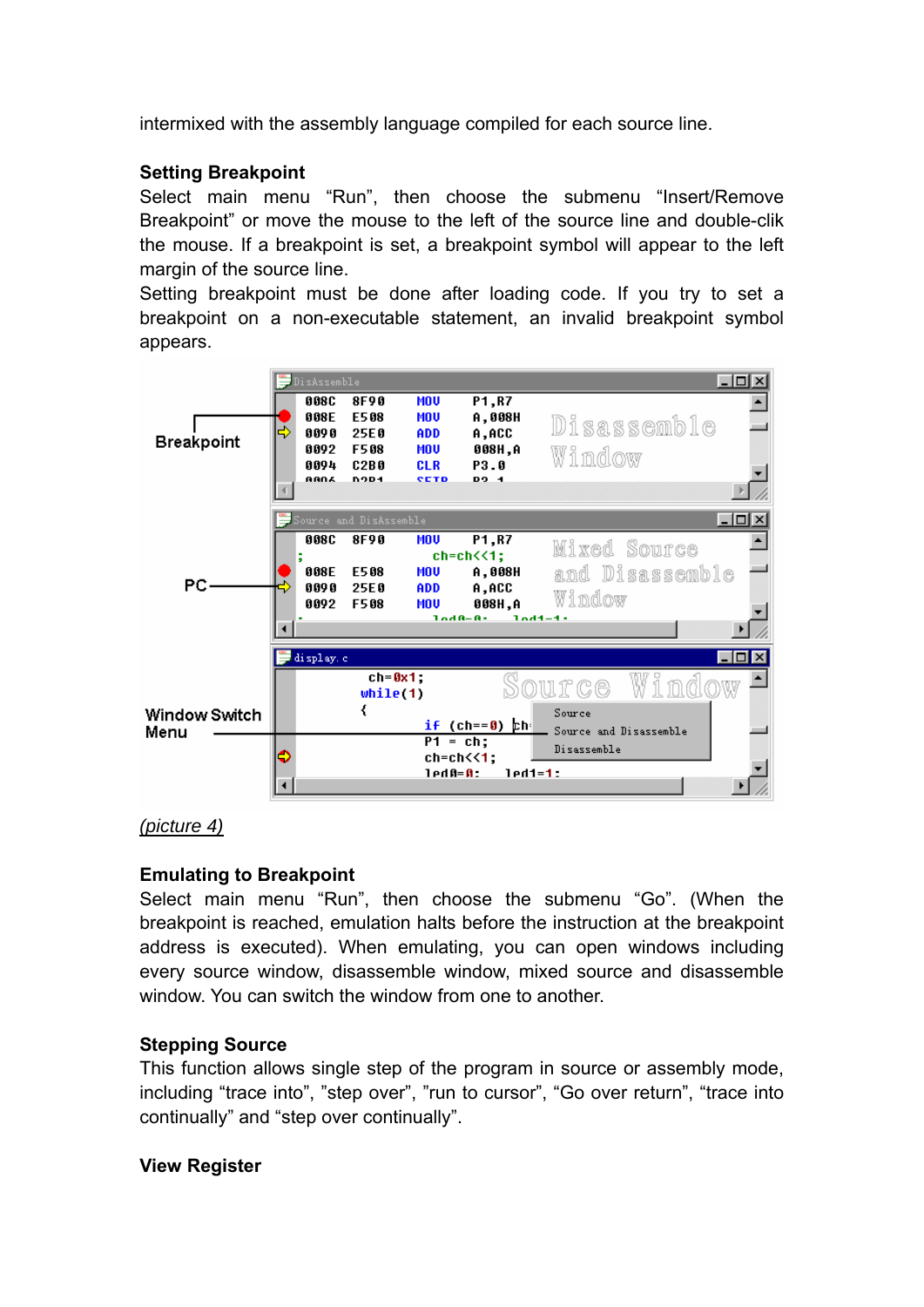Select main menu "Window", then choose the submenu "CPU" to open CPU window in which you can view and modify the register. You can also open the Peripheral Window and Bit Window.

### **View Memory**

Memory includes internal Ram, XDATA (external data memory) and Code (program memory). Select main menu "Window", then choose the submenu "Internal Ram" to open internal Ram window. The XDATA and Code are displayed in "Output" window.

### **View Variables**

Select main menu "Window", then choose the submenu "Variable" to open the window in which you can watch and modify the parameters and variables when emulating.

# **Discussion about Function**

## *Summarization*

The goal of this chapter is to introduce you to the TOPICE user interface that provides a quick and convenient way to create, edit a project, build a project, load the object file and download the code to the emulation.

# *Menu File*

From the File menu, you can open source files:

#### **New File**

Create the source file saved as a file with extension name ".asm",".c" or ".plm".

### **Open File...**

Open the existing file.

### **Save File**

Save the editing file.

#### **Save File as...**

Save the editing file with another name.



*(picture 5)*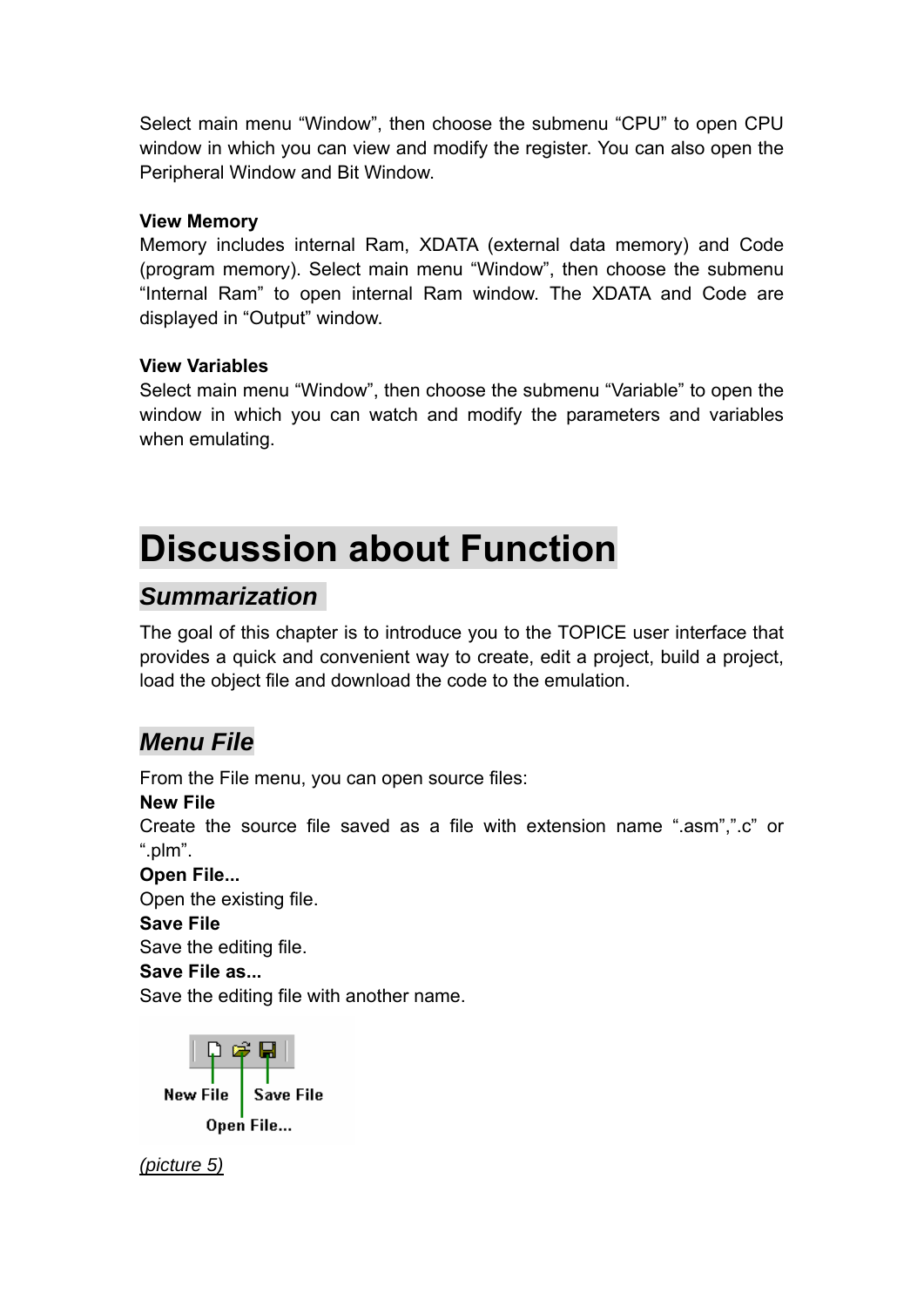You can also load object file:

### **Load as**

Load the object file with format:

 Intel – OMF51 and Extension OMF51 (Franklin/Keil) Intel – Hex

**Binary** 

| FileType                                                                                                   |                                        |
|------------------------------------------------------------------------------------------------------------|----------------------------------------|
| Type<br>$\bullet$ OMF(51)<br>$C$ HEX(INTEL)<br>C BINARY<br>$\degree$ auto<br>File: D:\sample\OMF51\123.omf | Start Address:<br>0000<br>OK<br>Cancel |

### *(picture 6)*

### ●**Type**

Choose the format of file.

### ●**File**

Display the name of the selected file.

### ●**Start Address**

The start address in the buffer from which code will be loaded.

### **Save as**

Save the code buffer into a file with format:

 Intel – Hex **Binary** 

**Exit** Exit the system.

# *Menu Edit*

The Edit menu offers the following commands: **Undo** Reverse previous editing operation. **Redo**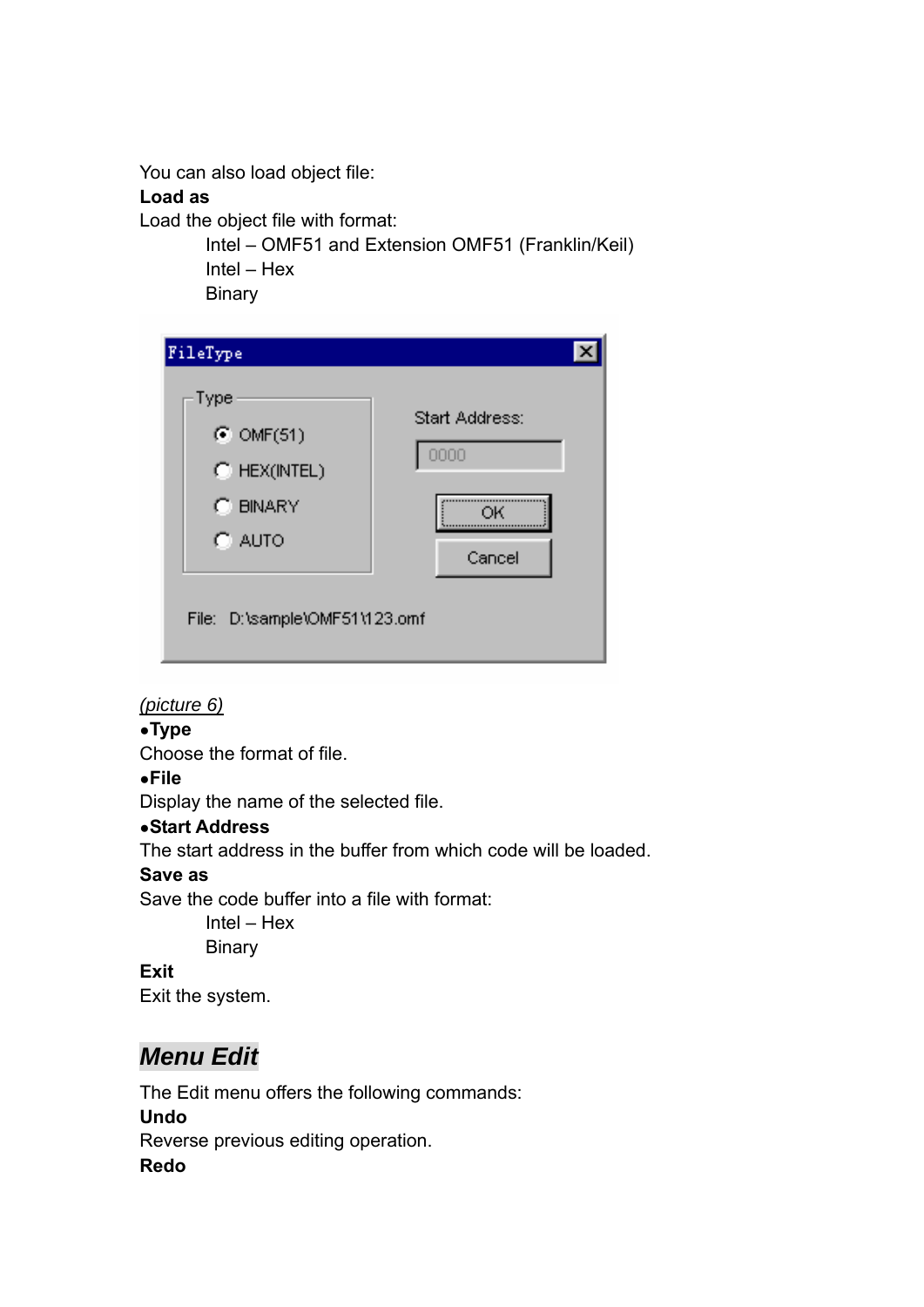Repeats previously reversed editing operation.

**Cut** 

Deletes data from the document and moves it to the clipboard.

### **Copy**

Copies data from the document to the clipboard.

### **Paste**

Pastes data from the clipboard into the document.

### **Delete**

Deletes data from the document.

### **Select All**

Selects the entire text within the active document.

**Find**

Finds the pattern within the active document.

### **Find Next**

Finds the next occurrence of the pattern within the active document.

### **Find Previous**

Finds the previous occurrence of the pattern within the active document.

### **Replace...**

Replaces the pattern for other one within the active document.

**Note: When emulating, any editing operation is disallowed in source window.** 



### *(picture 7)*

# *Menu Run*

Choose commands in the Run menu to start and stop emulation or to step. You can switch the window between source window, disassemble window, source and disassemble window. When emulating, click the right mouse to pop up the menu to switch window.



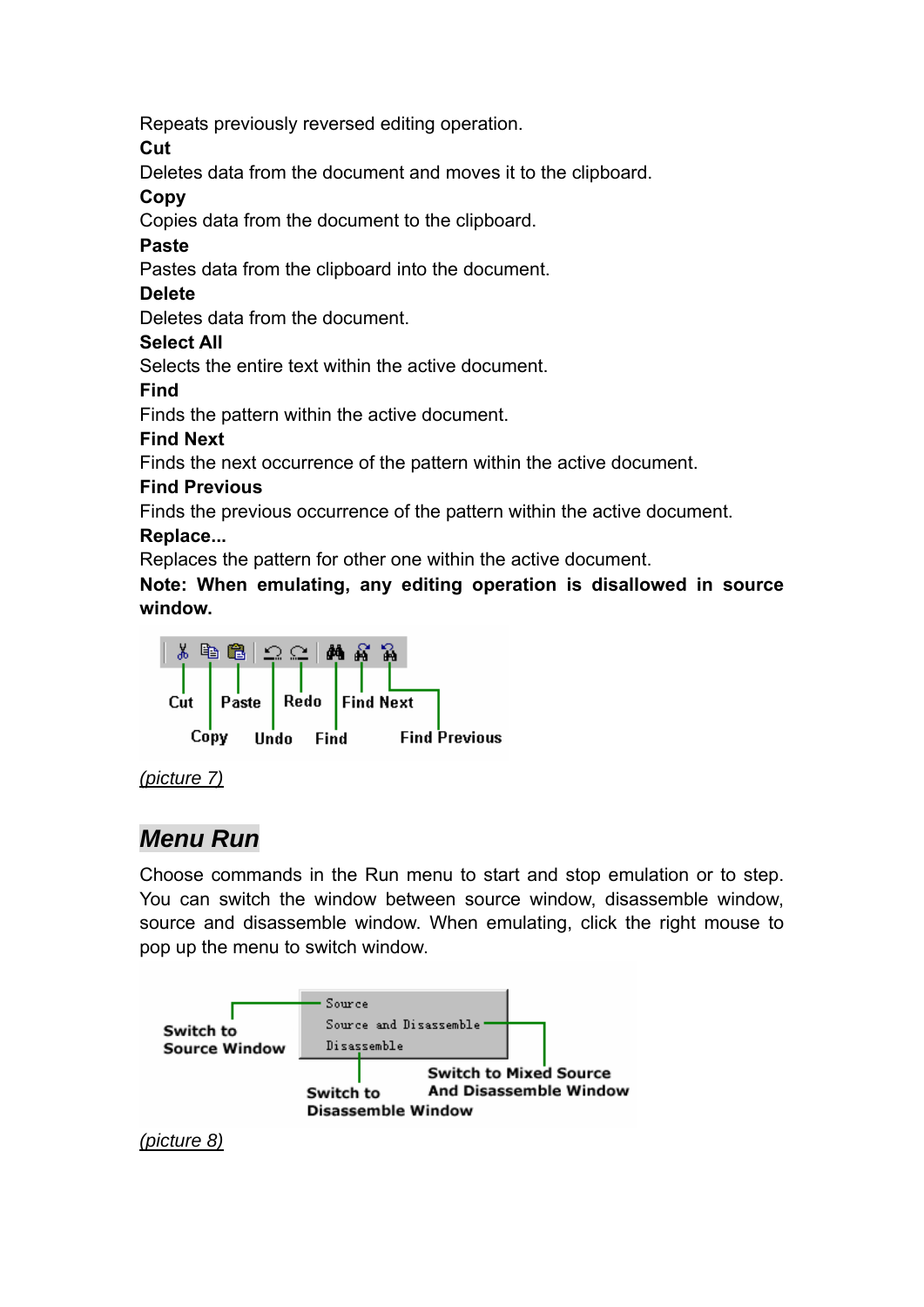### **Start Emulation**

Emulation is started with following commands followed as:

### **GO**

Start the emulation and halt at a breakpoint address.

### **Trace into**

This function allows single step of the program in source or disassemble window. If a step begins on a source statement containing a function call for which source is available, it steps into the source for that function and stops at the first executable line in the function.

#### **Step over**

This function allows single step of the program in source or disassemble window. If a step begins on a source statement containing a function call for which source is available, it steps over the source for that function and stops at the first executable line in the function.

#### **Run to cursor**

Start the emulation and halt at the executable line the cursor locates.

#### **Go over Return**

Execute from the current Program Counter and halt at the first executable statement or line (in the calling function) after a return.

#### **Run**

Start the emulation freely and ignore any breakpoint.

#### **Trace into continually**

This function allows you to trace into continually the program in source or disassemble window.

#### **Step over continually**

This function allows you to step over continually the program in source or disassemble window.

#### **Insert/Remove Breakpoint**

If the line where the cursor is blinking has been set as a breakpoint, this function allows to remove the breakpoint; otherwise, insert a breakpoint. You can also insert/remove a breakpoint with the mouse. Move the mouse to the left of the line and double-click.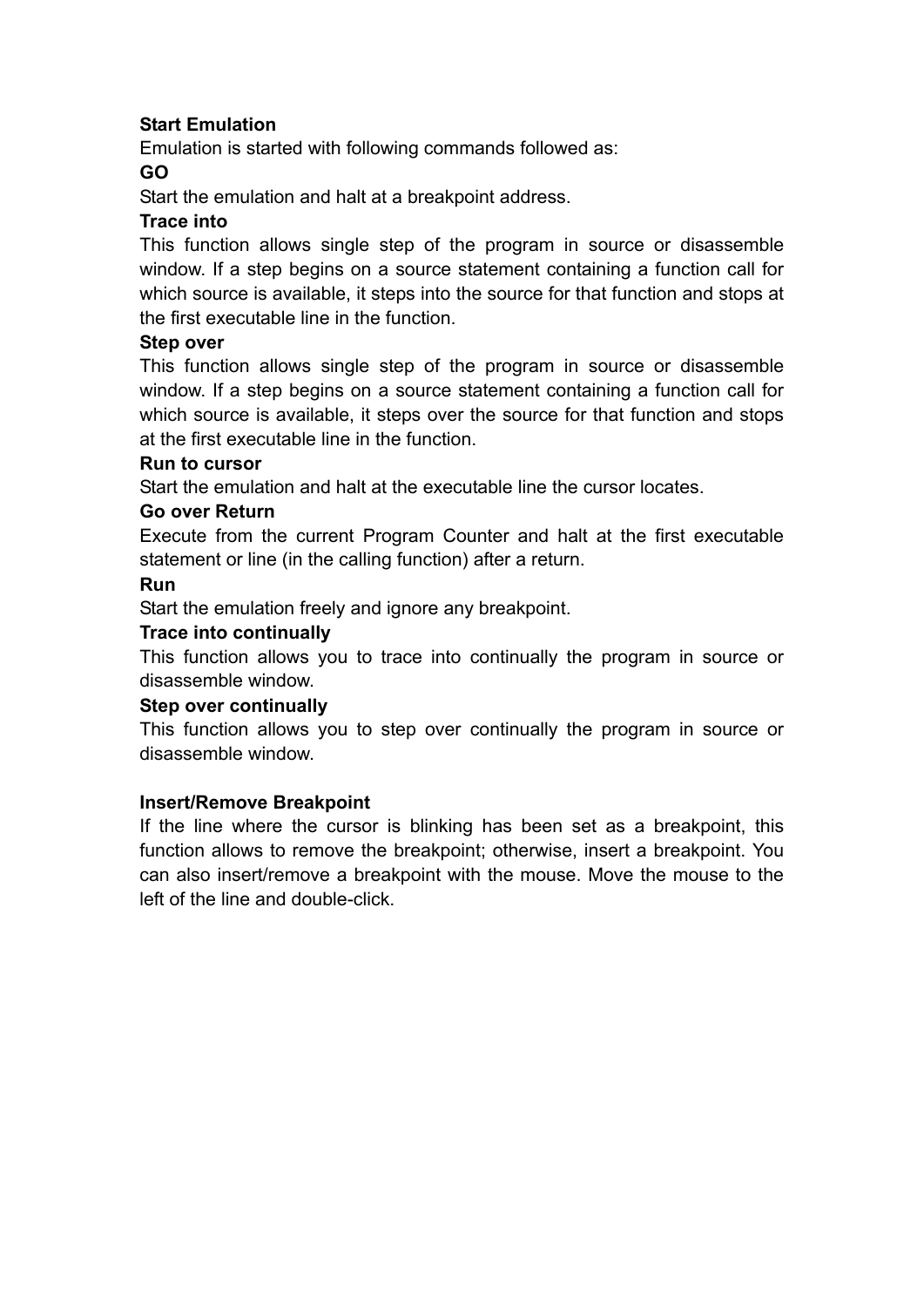



### **Remove All Breakpoints**

Remove all program breakpoints and XDATA breakpoints. Refer the menu "option" and submenu "set break".



*(picture 10)*

### **Halt and Stop Emulation**

#### **Halt**

Halt the emulation and display the position, you can continue emulating from here.

### **Stop**

This ends the emulation.



*(picture 11)*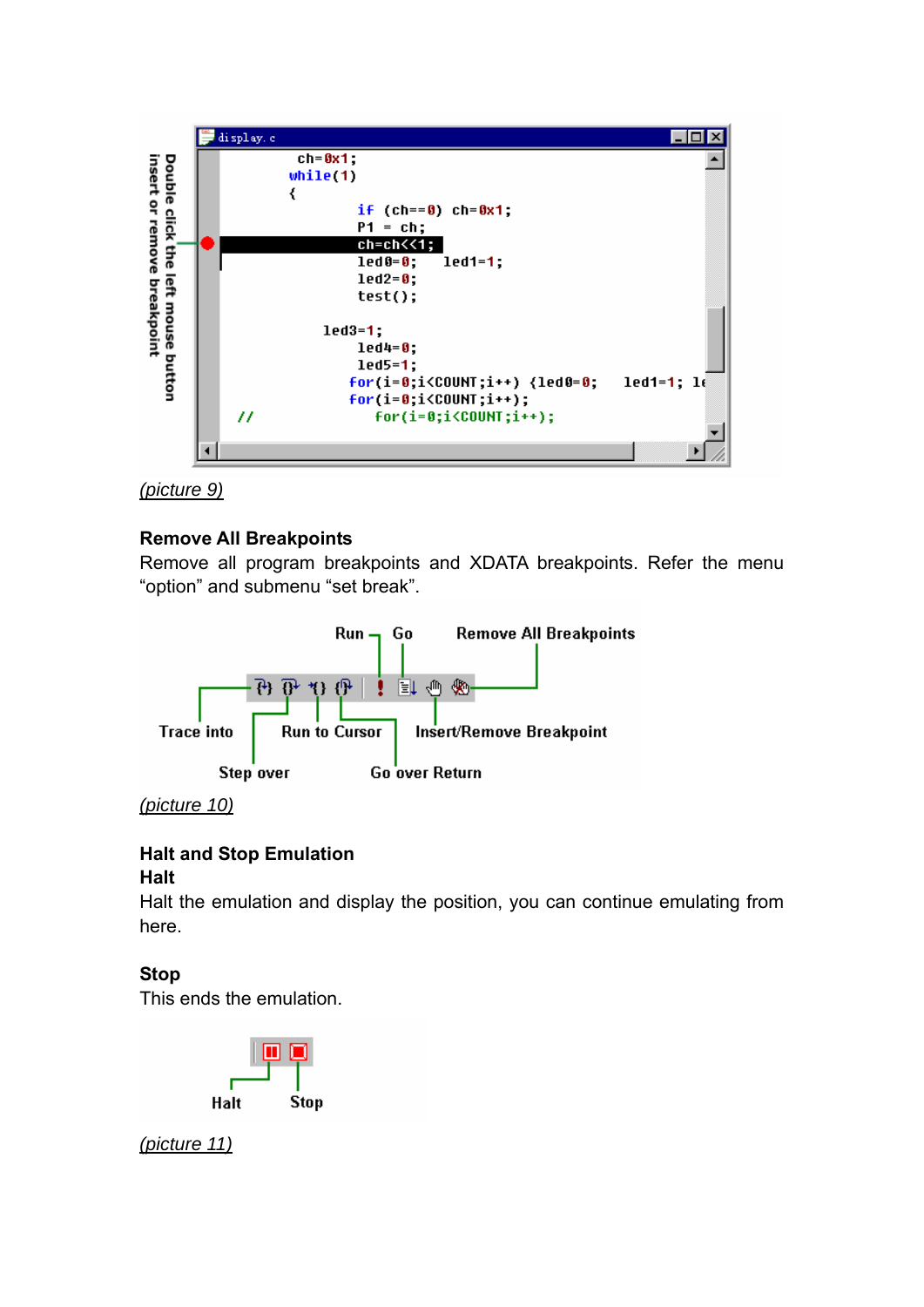# *Menu Project*

### **New**

Opens the New Project dialog box to create new compiling project.

### **Open**

Displays the Open Project dialog box to open an existing project.

### **Edit**

Displays the Edit Project dialog box to add or remove files in current project.

### **Close**

Close the project, stop the emulation, and close all opened windows.

### **Build Project**

Compile the project according to options, generate a OMF-format file with extension ".omf". If no error, load this file and download the code to the emulator.

### **Download Code**

Download the code to the emulator.



*(picture 12)*

# *Menu Option*

This function allows you to make setting of software and hardware of emulator.

### **Select MCU**

Select the type of MCU.

| Select CPU<br>CPU:                                                                                  | $\vert x \vert$                                                                              |              |
|-----------------------------------------------------------------------------------------------------|----------------------------------------------------------------------------------------------|--------------|
| 8xC51<br>8xC52<br>8xC54<br>8xC58<br>80C31<br>80C32<br>W78E51<br>W78E52<br>W78E54<br>W78E58<br>27000 | Internal Ram: $0x7F$<br>On Chip Rom: 0x0000<br>$0x$ FFFF<br>XData:<br>Program Memory: 0xFFFF |              |
| OK                                                                                                  | Cancel                                                                                       | (picture 13) |

If the MCU has internal ROM, the P0 and P2 are available as I/O when PC is in the internal program memory and serves as a multiplexed address/data bus when PC is in the external program memory.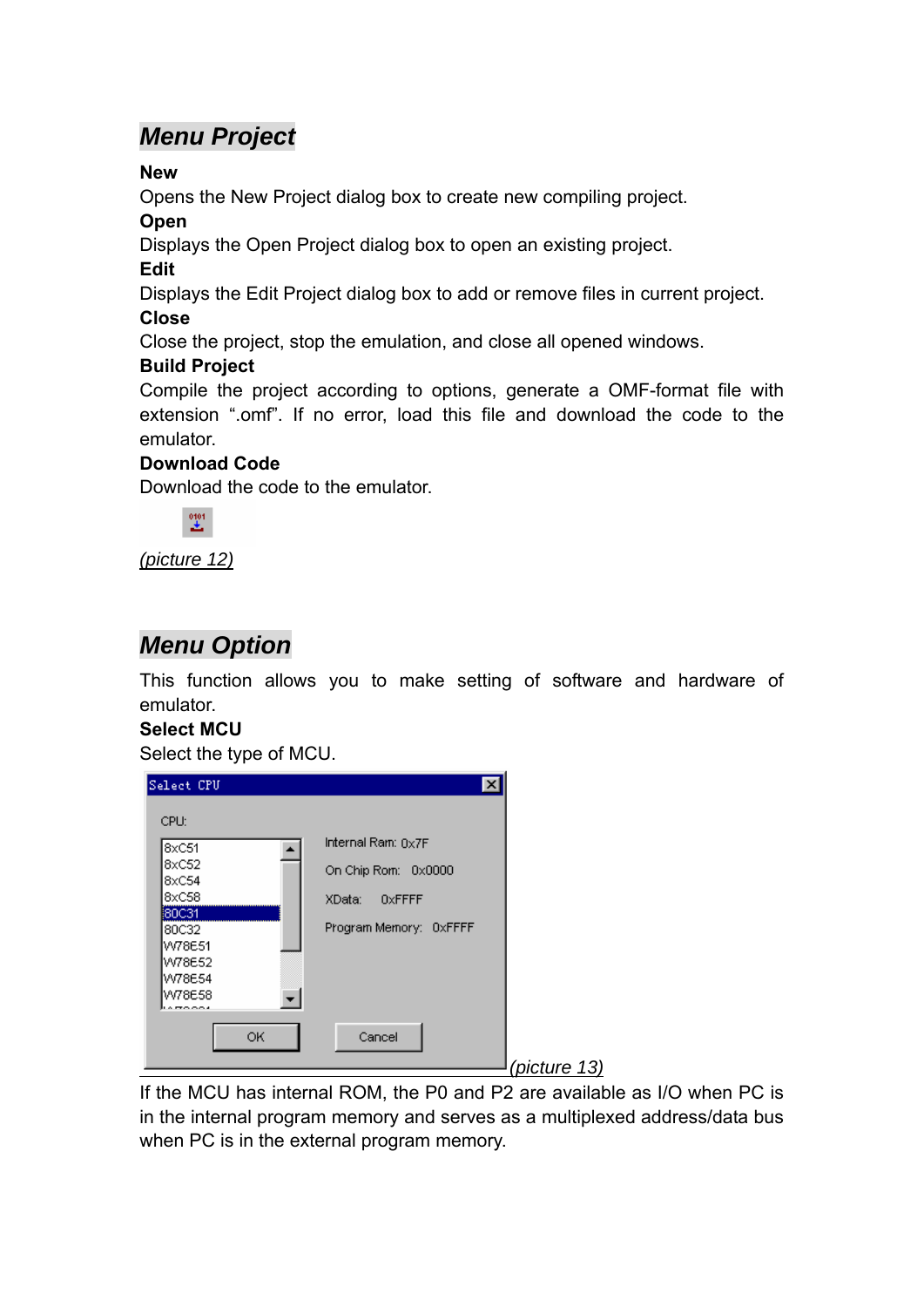### **Set Emulator**

Set the option of emulator.

| Set Emulater                                                                         |                                                          |                                               |
|--------------------------------------------------------------------------------------|----------------------------------------------------------|-----------------------------------------------|
| Clock<br>40MHz(OSC)<br>20MHz(OSC/2)<br>10MHz(OSC/4)<br>5MHz(OSC/8)<br>2.5MHz(OSC/16) | Rom<br>G Emulator<br>$\cap$ Target<br>Set I/O            | Ram<br>$\cap$ Emulator<br>C Target<br>Default |
| $\binom{2}{1}$ Emulator<br>Target                                                    | <b>V</b> Using P3.6 as MVR<br>$\nabla$ Using P3.7 as /RD | <br>∩ĸ<br>Cancel                              |

### *(picture 14)*

●**Clock** 

Select the emulator clock.

#### ●**ROM**

Emulator: use the program memory in emulator.

Target: use the program memory in user board.

### ●**Internal Ram**

 Emulator: use the data memory in emulator. Target: use the data memory in user board.

## ●**Set I/O**

Set P3.6, P3.7

#### **Set Break**

Set the option of break

#### ●*Page "Set"*

Add or delete breakpoints of program/XDATA. When the statement reads/writes the XDATA at the address where a breakpoint is set, the emulation halts.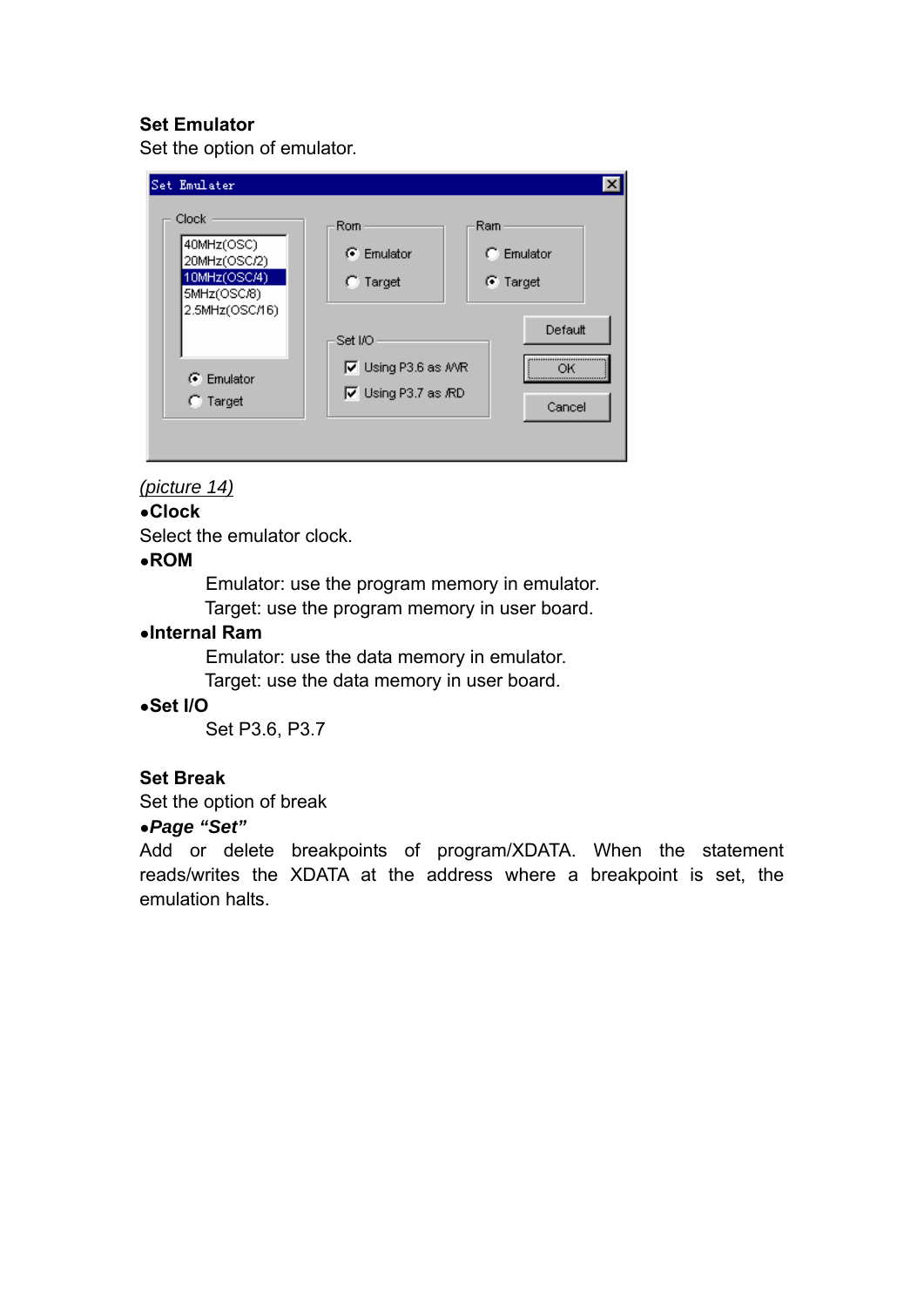| Set Breakpoint                                                                                        |
|-------------------------------------------------------------------------------------------------------|
| Enable Trigger Mode (External Break)<br>Set                                                           |
| Breakpoint:<br>Choose (Breakpoint):<br>G Program<br>C Read/Write XData<br>$0$ ffset:<br>Add<br>Remove |
| 取消<br>确定                                                                                              |

### *(picture 15)*

### ●**Breakpoint**

List the address of breakpoints.

### ●**Choose**

 Program: list the program breakpoints Read/Write XDATA: list the XDATA breakpoints

### ●**Offset**

Type the address

#### ●**ADD**

Set breakpoint at the current address

#### ●**Remove**

Remove the breakpoint at the highlighted address

### ●*Page "Enable"*

| Set Breakpoint                                                                      |  |  |  |  |
|-------------------------------------------------------------------------------------|--|--|--|--|
| Enable Trigger Mode (External Break)<br>Set                                         |  |  |  |  |
| Enable                                                                              |  |  |  |  |
| External Break<br>$\nabla$ Program Breakpoint                                       |  |  |  |  |
| □ Read XData Breakpoint                                                             |  |  |  |  |
| □ Write XData Breakpoint                                                            |  |  |  |  |
| When removeall, remove all<br>▼ Program Breakpoint<br>√ Read/Write XData Breakpoint |  |  |  |  |
|                                                                                     |  |  |  |  |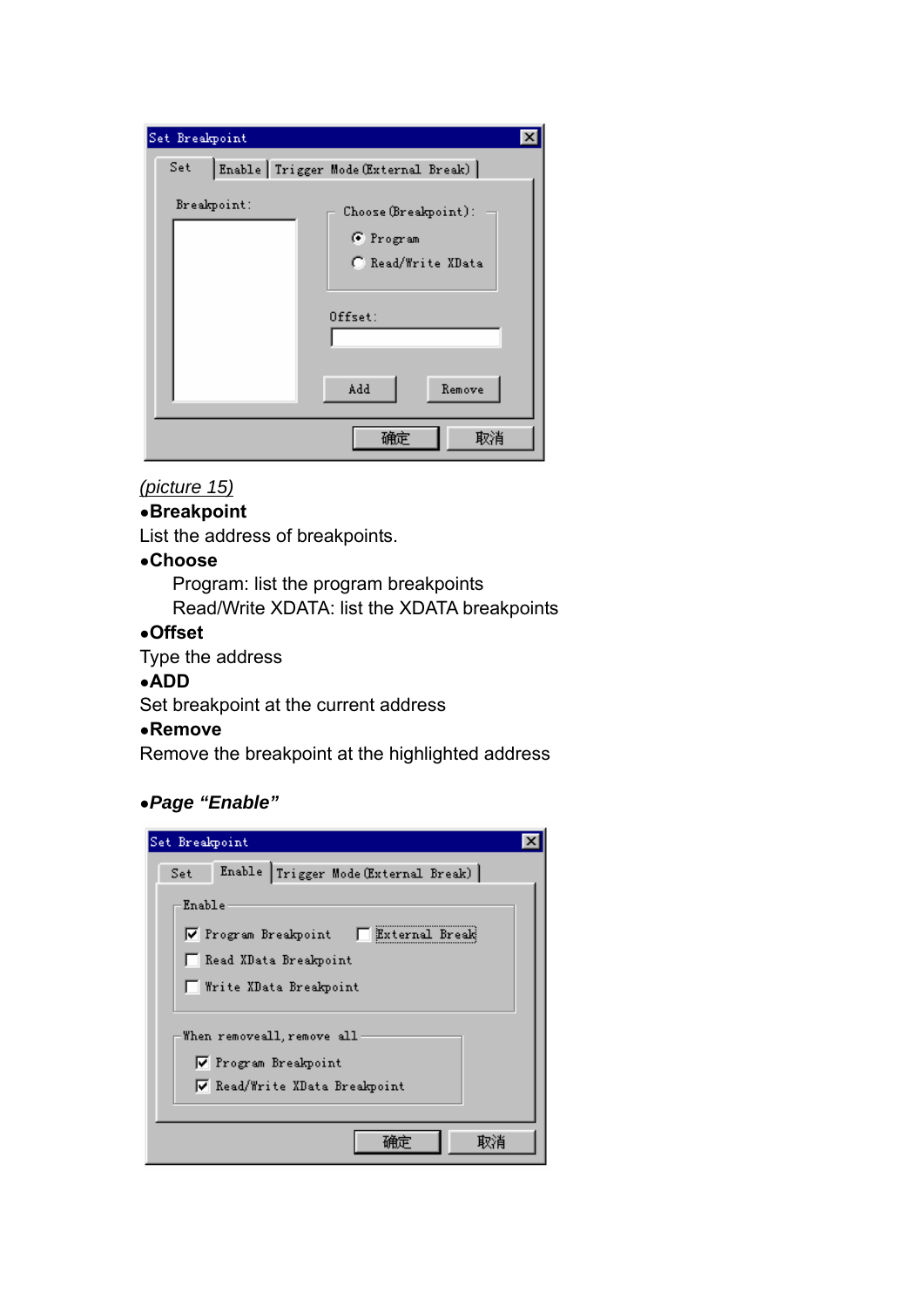### *(picture 16)*

●*Page "Trigger Mode(External Break)"* 

| Set Breakpoint |                                      |
|----------------|--------------------------------------|
| Set            | Enable Trigger Mode (External Break) |
|                |                                      |
| Probe1:        | Probe2:                              |
| C Rising Edge  | C Rising Edge                        |
| G Falling Edge | <b>6</b> Falling Edge                |
|                |                                      |
| Probe3:        | Probe4:                              |
| C Rising Edge  | C Rising Edge                        |
| G Falling Edge | G Falling Edge                       |
|                |                                      |
|                |                                      |
|                | 取消                                   |

# *(picture 17)*

The emulator has four external break probe. When trigger condition is satified , emulation halts.

### **Enviroment**

Set option of compiler.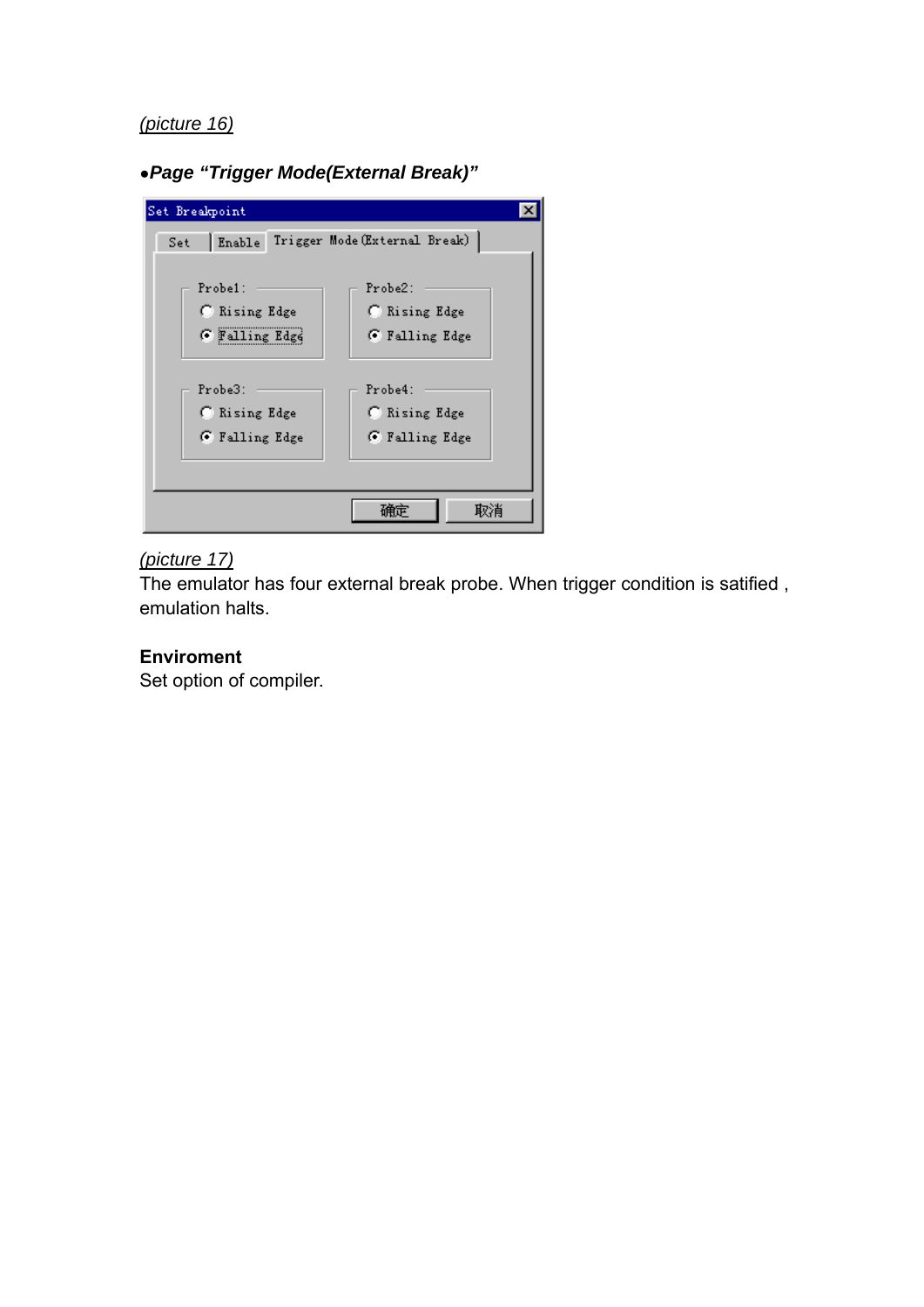| Environment                                                                                         |                                    |  |  |  |
|-----------------------------------------------------------------------------------------------------|------------------------------------|--|--|--|
| Assembler Path:                                                                                     | C Compiler Path:                   |  |  |  |
| D: topICE                                                                                           | D:\topICE                          |  |  |  |
| PLM51 Compiler Path:                                                                                | Linker Path:                       |  |  |  |
| D:\topICE                                                                                           | D:\topICE                          |  |  |  |
| Include Path:                                                                                       | Library Path :                     |  |  |  |
| D: topICE                                                                                           | D:\topICE                          |  |  |  |
| Assembler Options:                                                                                  | SB XREF DB COND                    |  |  |  |
| C Compiler Options:                                                                                 | NOREGPARMS OE OT(0) DB PR RB(0) L/ |  |  |  |
| PL/M51 Compiler Options:                                                                            | DB SB OT(0)                        |  |  |  |
| Linker Options:                                                                                     | DP DL DS SY                        |  |  |  |
| ОK<br>Delay in Step(Trace into) continually:<br>10<br>Cancel<br>Clear code buffer when loading code |                                    |  |  |  |

### *(picture 18)*

### ●**Assembler Path**

Type the path that contains the Assembler named "A51.EXE".

### ●**C Compiler Path**

Type the path that contains the C Compiler named "C51.EXE".

### ●**PL/M51 Compiler Path**

Type the path that contains the PL/M51 Compiler named "PLM51.EXE".

### ●**Linker Path**

Type the path that contains the Linker named "L51.EXE".

### ●**Include Path**

Type the path that contains include files provided by the standard library.

### ●**Library Path**

Type the path that contains the compiler library.

### ●**Assembler Options**

Type the Assembler options separated by space.

### ●**C Compiler Options**

Type the C Compiler options separated by space.

### ●**PL/M51 Compiler Options**

Type the PL/M51 Compiler options separated by space.

### ●**Linker Options**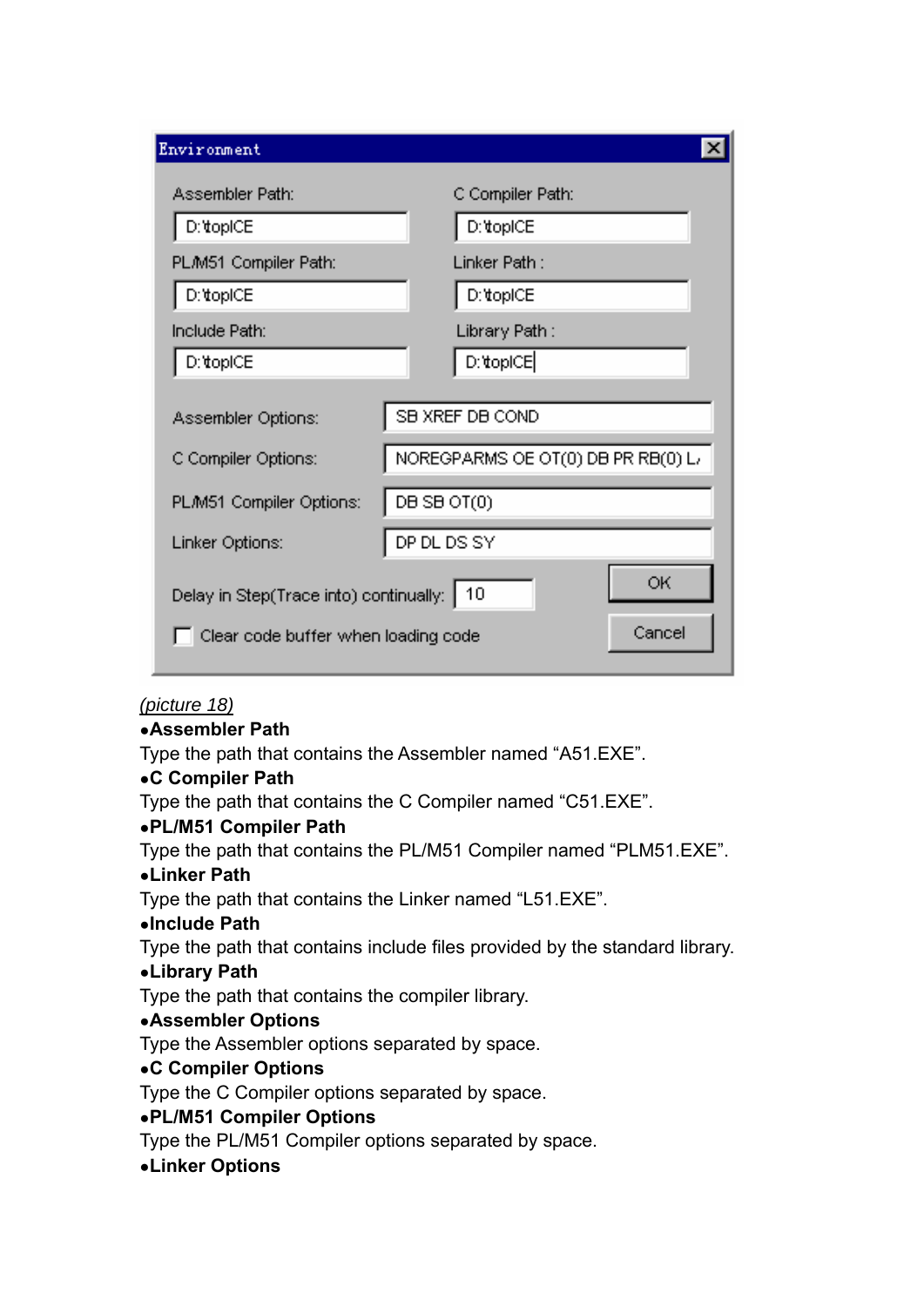Type the Linker options separated by space.

### ●**Delay**

Type the interval between two steps.

### ●**Clear Code**

Clear the code buffer before loading code.

### **Refresh XDATA**

No useful, you can ignore it.



*(picture 19)*

### **Load Target ROM**

If target board has an external ROM with program code, you can use this function to load code and disassemble the code, then you can emulate target ROM in disassemble window.

### *How to use?*

### *Take 89C51 for example.*

If user has 8K program code, 4K in the ROM of 89C51 and another 4K in the external ROM. Use this function to load external ROM before emulation,. When emulating, if PC is larger than 4K, you can view in the disassemble window. Follow as:

- 1. Select the type of CPU: 8xC51
- 2. Set the option of emulator, select ROM: Target
- 3. Set environment , uncheck the Box "Clear code buffer when loading code"
- 4. If you want to debug the source level for 4K in the ROM of 89C51,you must load the OMF file.(create a project and build)
- 5. Before emulation, you first load the 4K code in the ROM of 89C51, then use this function to load 4K code in the external ROM.
- 6. Power on the target board.

Note: Load 4K external code, Size of Target ROM is 4+4=8K

| Target Rom          |              |
|---------------------|--------------|
| Size of Target Rom: | K bytes<br>8 |
| ОК                  | Cancel       |

*(picture 20)*

### **Work Offline**

Software simulation only.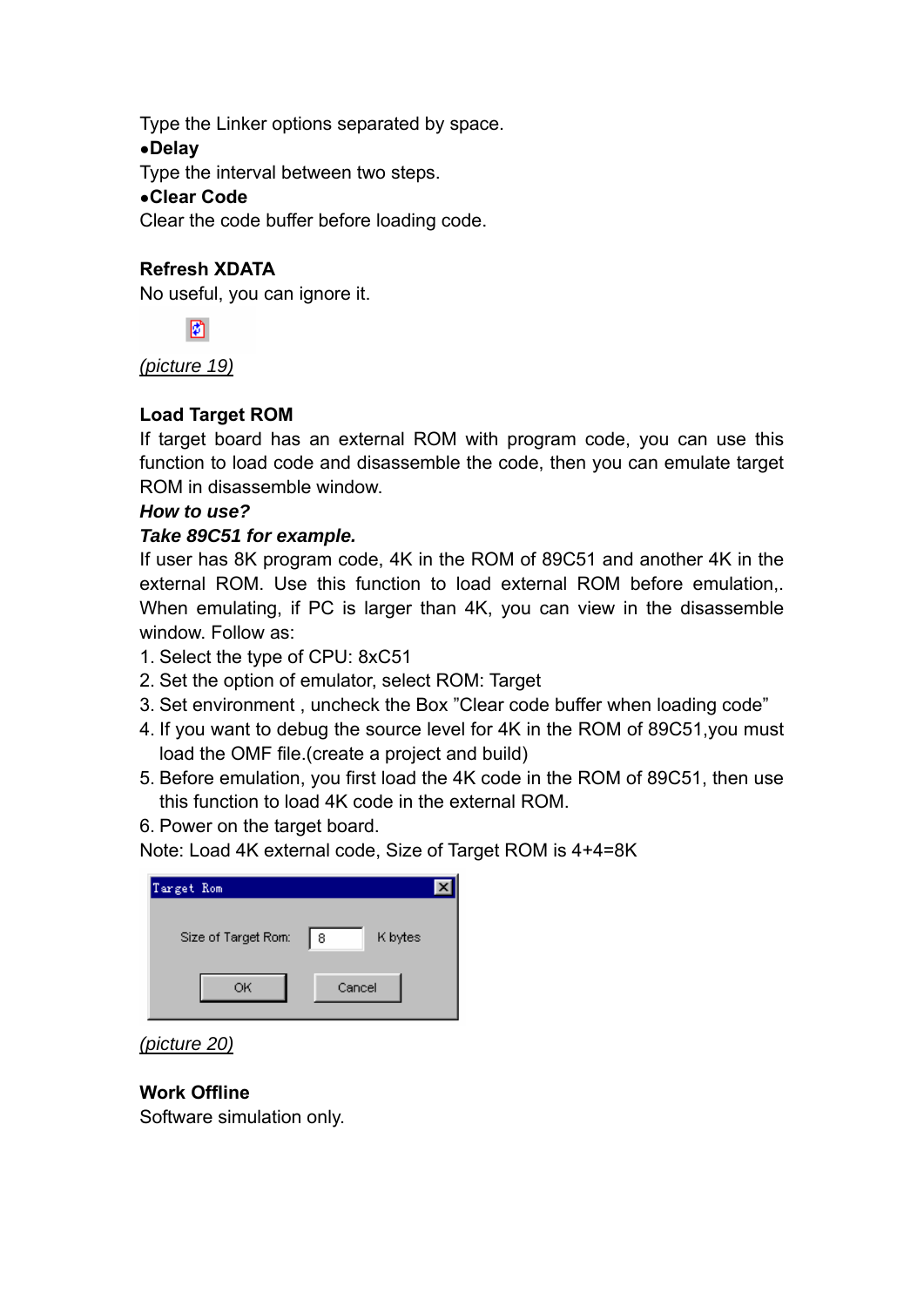# *Menu View*

### **ToolBar**

Show/Hide the toolbar.

#### **StatusBar**

Show/Hide the statusbar.

### **Source and Disassemble**

Open the Mixed Source and Disassemble window.



### *(picture 21)*

**Disassemble** 

Open the Disassemble window.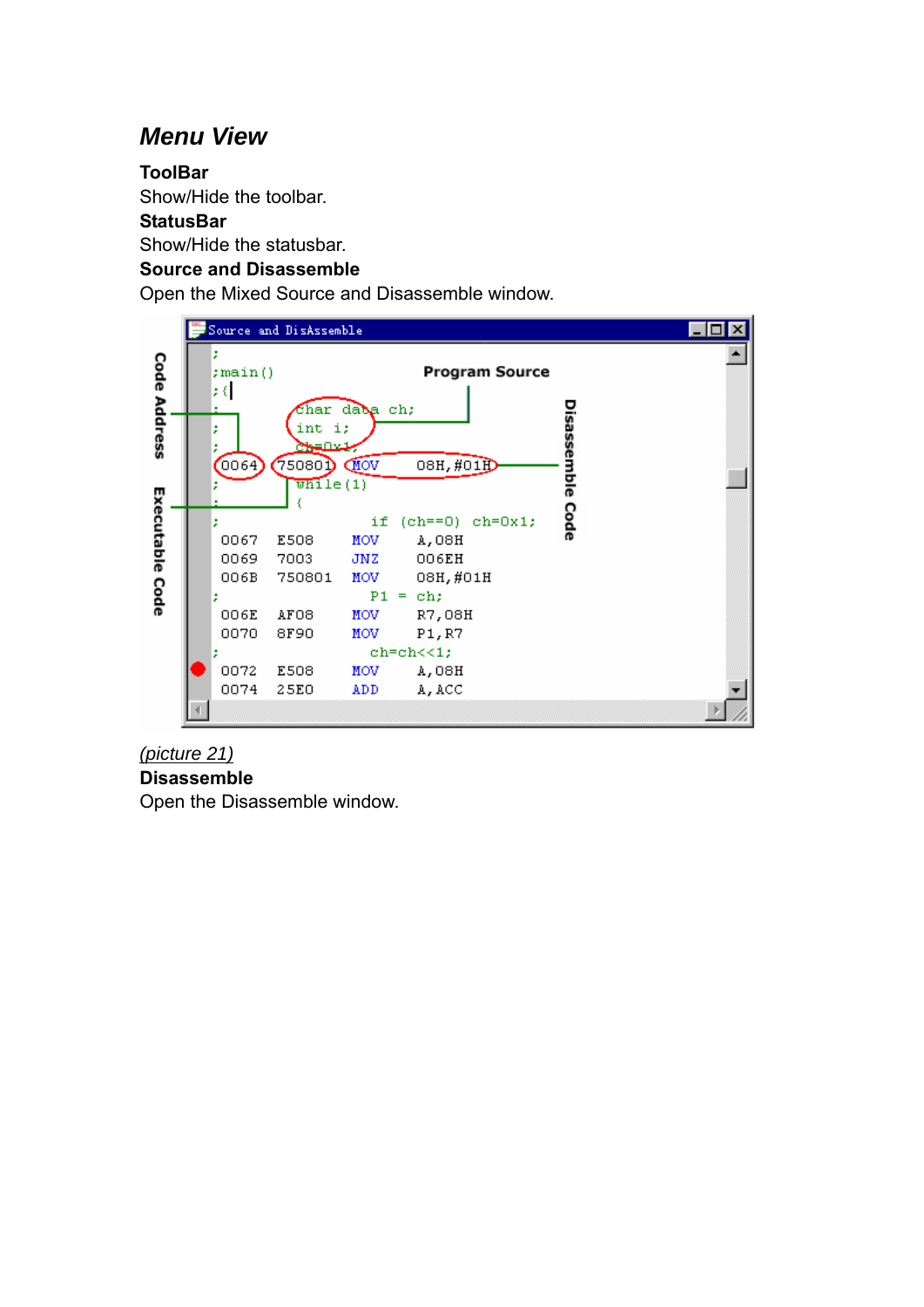|            | DisAssemble  |            |             |                  |            |  |
|------------|--------------|------------|-------------|------------------|------------|--|
|            | 0000         | 0200D4     | LJMP        | <del>80D41</del> |            |  |
| Code       | ക്ക          | 900000     | ибv         | DPTR, #0000X     |            |  |
|            | dook.        | E4         | CLR         | A                |            |  |
| Address    | doot         | FO         | MQVX        | @DPTR, A         | isassemble |  |
|            | <b>OOOS</b>  | A3         | INC.        | DPTR             |            |  |
|            | 0009         | E4         | <b>CLR</b>  | A                |            |  |
|            | 000 L        | FO.        | MOVX        | @DPTR, A         |            |  |
|            | doob         | 900001     | MOV.        | DPTR, #0001H     | Code       |  |
|            | 0 <b>NZE</b> | EО         | <b>MOVX</b> | A, @DPTR         |            |  |
| Executable | 000F         | 0,6        | <b>INC</b>  | A                |            |  |
|            | 0010         | ۴о         | MOVX        | @DPTR, A         |            |  |
|            | 0011         | 7006       | JNZ.        | 0019H            |            |  |
|            | 0013         | ,000000    | MOV.        | DPTR, #0000H     |            |  |
| Code       | 0016         | EO         | MOVX        | A, @DPTR         |            |  |
|            | 0017         | 04         | <b>INC</b>  | A                |            |  |
|            | 0018         | ŀго        | MOVX        | <b>@DPTR, A</b>  |            |  |
|            | 0019         | 9000D1     | MOV.        | DPTR, #0001H     |            |  |
|            | 001C         | ĎΦ.        | MOVX        | A, @DPTR         |            |  |
|            | 001D         | $24$ $F$ F | <b>ADD</b>  | A,#FFH           |            |  |
|            |              |            |             |                  |            |  |

### *(picture 22)*

### **Output**

Show/Hide the "Output" window which is composed of Build, XDATA and Code subwindow.s

Build window shows the message of building a project. If no error, the window displays the correct compiling and linking messages. In the meantime, the system generates the OMF file and load it, then download code to emulation if working online.

| Compile<br>Build OK - 0 error(s) |                            |  |
|----------------------------------|----------------------------|--|
|                                  | Compile and link correctly |  |
|                                  |                            |  |
| M BUILD 0101 XDATA 0101 CODE     |                            |  |
| Ready                            | 0VR                        |  |

### *(picture 23)*

If the compiled file has error, the window shows error messages and the lines where the error occurs.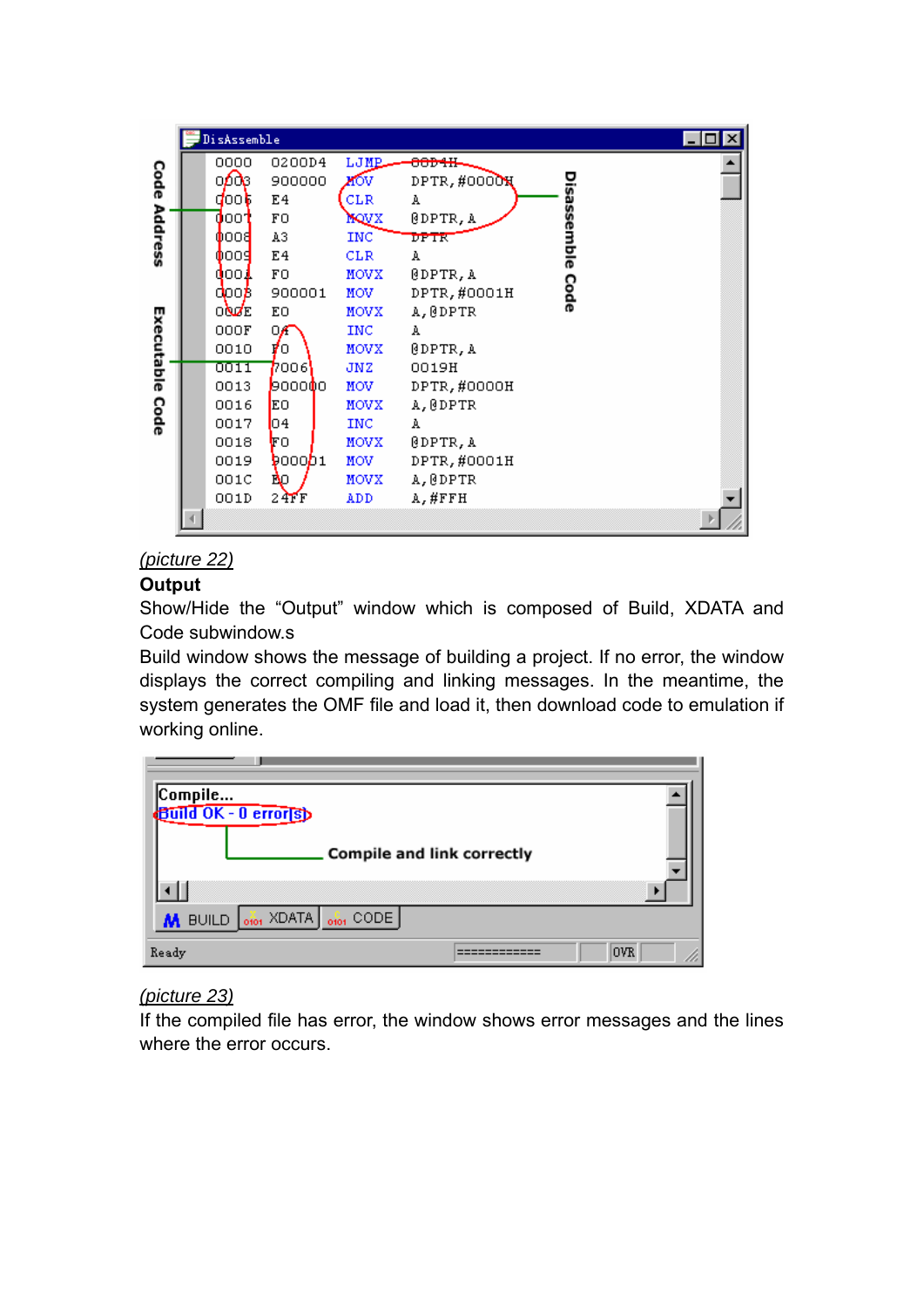| Compile                         |                                                                                    |
|---------------------------------|------------------------------------------------------------------------------------|
|                                 | [tile 0 : ERROR 141 IN LINE 16 OF D:\SAMPLE\OMF51\DISPLAY.C: syntax error near '1) |
| <b>Build Error - 1 error(s)</b> |                                                                                    |
|                                 | Double click the left mouse button to locate error                                 |
|                                 |                                                                                    |
| BUILD 0101 XDATA 0101 CODE      |                                                                                    |

*(picture 24)*

XDATA window shows external RAM. After the emulation halts, the XDATA refreshes.

|                                                           |  |  |  |  |  |  |                      | 00000000 31 32 33 34 35 36 37 38 39 30 FF FF FF FF FF FF 1234567890 |
|-----------------------------------------------------------|--|--|--|--|--|--|----------------------|---------------------------------------------------------------------|
|                                                           |  |  |  |  |  |  |                      | 00000010 74 65 73 74 20 58 44 41 54 41 FF FF FF FF FF FF test XDATA |
|                                                           |  |  |  |  |  |  |                      | 1 <b>.</b> .                                                        |
|                                                           |  |  |  |  |  |  | $\sqrt{\frac{1}{2}}$ |                                                                     |
|                                                           |  |  |  |  |  |  |                      |                                                                     |
|                                                           |  |  |  |  |  |  |                      |                                                                     |
| <b>M</b> BUILD $\frac{1}{600}$ XDATA $\frac{1}{600}$ CODE |  |  |  |  |  |  |                      |                                                                     |

Single click the right mouse button to pop up menu

*(picture 25)*

Code window shows the executed code.

| 00000000 02 00 74 75 08 AA 75 0A 01 75 09 00 AE 09 AF 0A DDtuD.uDDuDD.D.D    |  |  |  |  |  |  |  |  |              |  |                   |
|------------------------------------------------------------------------------|--|--|--|--|--|--|--|--|--------------|--|-------------------|
| 00000010  74 DO C3 9F 74 07 9E 40 11 85 08 90 78 0A 74 01  tt□.@□.¤⊥t□       |  |  |  |  |  |  |  |  |              |  |                   |
| 00000020  26 F6 50 04 18 E4 36 F6 50 E2 75 08 55 75 O                        |  |  |  |  |  |  |  |  | <b>Lette</b> |  | ևՕՄսՕՕ            |
| $\parallel$ 00000030 75 09 00 AE 09 AF 0A 74 DO C3 9F 74 07 9E 4 $\parallel$ |  |  |  |  |  |  |  |  | Search       |  | ↓to.@o            |
| 00000040   85 08 90 78 0A 74 01 26 F6 50 04 18 E4 36 F                       |  |  |  |  |  |  |  |  |              |  | $\mathbf{D}$ .6.P |
| H 00000050   E2 80 B0 22 75 0C 00 75 0B 01 E5 0B D3 94 OH                    |  |  |  |  |  |  |  |  |              |  | lnnp              |
|                                                                              |  |  |  |  |  |  |  |  |              |  |                   |
| M BUILD of XDATA of CODE                                                     |  |  |  |  |  |  |  |  |              |  |                   |
|                                                                              |  |  |  |  |  |  |  |  |              |  |                   |

Single click the right mouse button to pop up menu

*(picture 26)*

#### *Locate*

Locate to the address in the "Locate to Address" box.

| Locate             |        |  |
|--------------------|--------|--|
| Locate to Address: | 0000   |  |
| ОК                 | Cancel |  |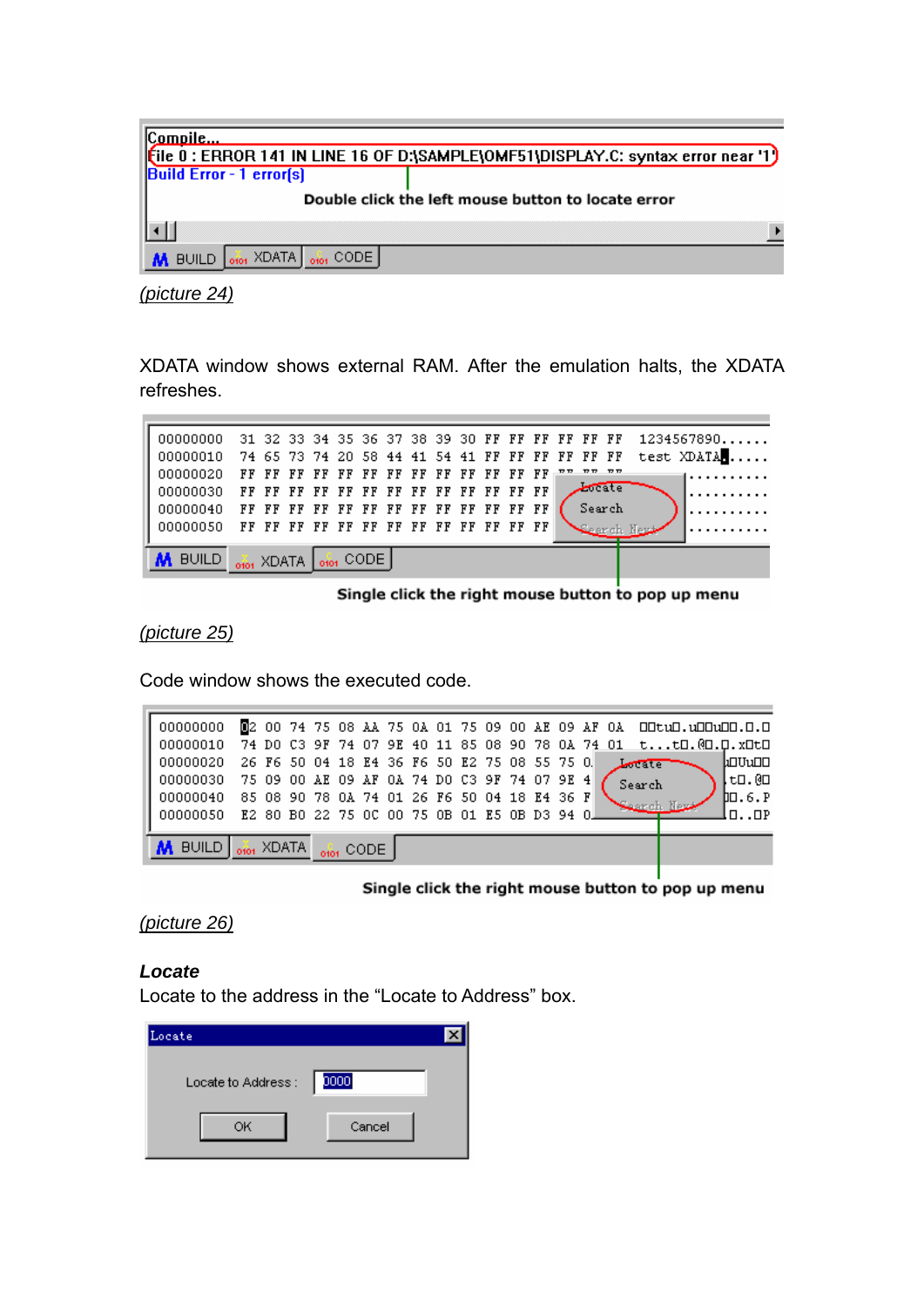### *(picture 27)*

### *Search*

Locate to the address where the string in the "Text to search" can be founded.

| Hex Editor - Search |                   |  |
|---------------------|-------------------|--|
| Bytes to search:    | 73 61 6D 70 6C 65 |  |
| Text to search:     | sample            |  |
|                     | Cancel            |  |

# *(picture 28)*

#### *Search Next*

Go on searching the address which the string in the "Text to search" box can be founded.

# *Menu Window*

#### **Cascade**

Arranges open debugging windows in an overlapping pattern so that the title bar of each window is visible.

### **Title Horizontally**

Arranges opened debugging windows side by side so that all windows are visible.

#### **Title Vertically**

Arranges opened debugging windows side by side so that all windows are visible.

### **CPU**

Open the CPU window in which value of all registers are displayed. Changed values are addressed with red color.

| CPU.        |             |             |             |  |
|-------------|-------------|-------------|-------------|--|
| $PC = 0000$ | DPTR=0000   | $PSW=00$    | $ACC = 00$  |  |
| $B=00$      | $SP+07$     | $RO = 00$   | $R1 = 00$   |  |
| $R2 = 00$   | $R3 = 00$   | $R4 = 00$   | $R5 = 00$   |  |
| R6=00       | $R7 = 00$   | $TLO=00$    | $TL1=00$    |  |
| $TH0=00$    | $TH1=00$    | $SBUF=00$   | $SCON = 00$ |  |
| $TMOD = 00$ | $TCON = 00$ | $PCON = 00$ | $IP=00$     |  |
| $IE=00$     | $PO = FF$   | $P1 = FF$   | $P2 = FF$   |  |
| $P3 = FF$   |             |             |             |  |
|             |             |             |             |  |

Double click the left mouse key to pop up dialog box of modification

*(picture 29)*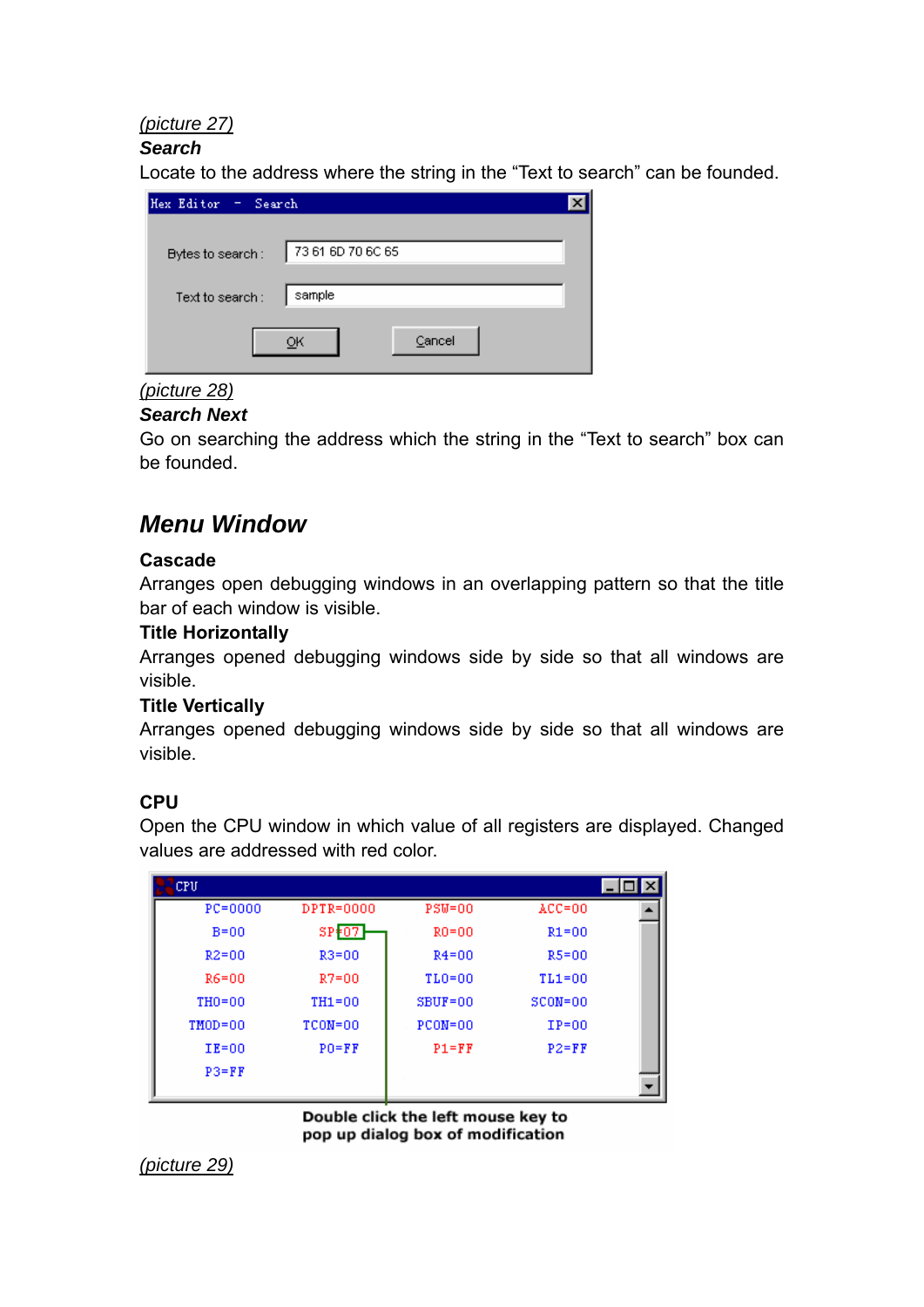### **Modify Dialog Box**

| Modify Register |        |
|-----------------|--------|
| Variable:       | SP     |
| Current Value:  | 0x07   |
| New Value:      |        |
| 0K              | Cancel |

### *(picture 30)*

### ●*New Value*

Type a new value.

### **Bit**

Open the Bit window that displays the value of bit-addressable locations.



*(picture 31)*

### **Stack**

Open stack window.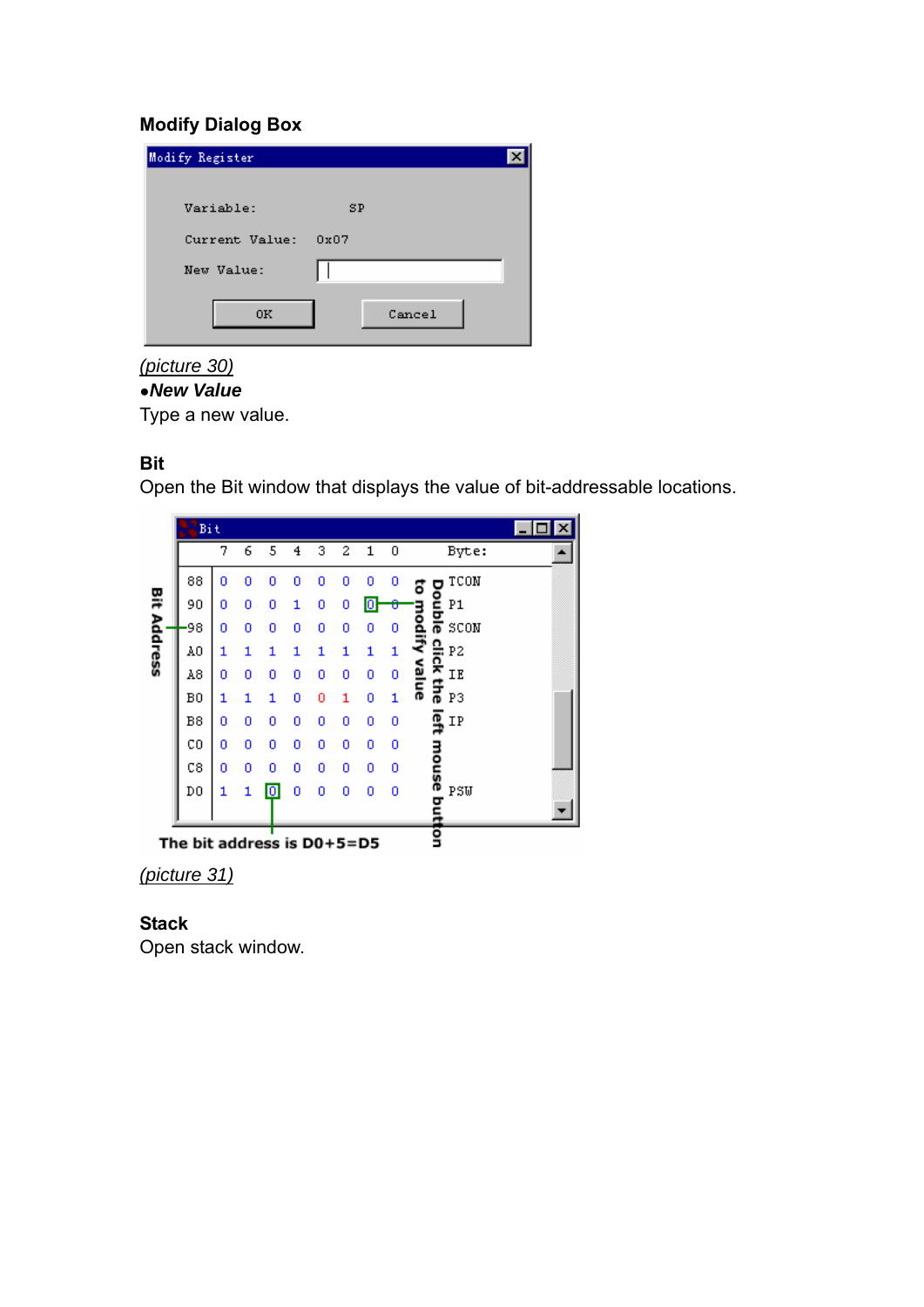| $\Box$ o $\Box$ |    |      |                 | Stack     |
|-----------------|----|------|-----------------|-----------|
|                 |    |      |                 | $SP = 08$ |
|                 | وی | $+1$ | 20              |           |
|                 | 00 | ٠    | 05              |           |
|                 | 00 | 6    | 00              | 2         |
|                 | 00 | 4    | 03              | 3         |
|                 | 00 | 45   | 02              | 4         |
|                 | Οÿ | +θ   | 00              | 5         |
|                 | 00 | $+7$ | 00              |           |
|                 | 00 | $+8$ | 00              |           |
|                 | 00 | +9   | 80              |           |
|                 |    |      | e Stack Pointer |           |

**The** For referrence is SP-n

### *(picture 32)*

### **Peripheral**

Opens the Peripheral window.

| Peripheral                    |                  |                  |       |                            |
|-------------------------------|------------------|------------------|-------|----------------------------|
|                               | Symbol           | <b>Address</b>   | Value | Name                       |
| ≣<br>$\overline{\phantom{a}}$ | IP               | B <sub>8</sub> H | 0x00  | Interrupt Priority Control |
| ஈ                             | ΙE               | A8H              | 0x00  | Interrupt Enable Control   |
|                               | <b>SCON</b>      | 98H              | 0x00  | Serial Control             |
| E                             | RI               | n                | n     |                            |
| E                             | TI               |                  | n     |                            |
| Ë                             | RB <sub>8</sub>  | 2                | n     |                            |
|                               | T <sub>B</sub> 8 | 3                | п     |                            |
|                               | <b>REN</b>       |                  | п     |                            |
|                               | SM <sub>2</sub>  | 5                | п     |                            |
| ≡                             | SM <sub>1</sub>  | 6                | Ω     |                            |
|                               | <b>SMO</b>       |                  | n     |                            |
|                               | TCON             | <b>88H</b>       | 0x00  | Timer/Counter Control      |
|                               | TMOD             | 89H              | 0x00  | Timer/Counter Mode Control |
|                               | PO.              | <b>80H</b>       | 0xFF  | Port 0                     |
| E                             | P0.0             | O.               |       | Modify Value               |
| Eì                            | P0.1             |                  |       |                            |
|                               | P <sub>0.2</sub> | 2                |       |                            |
|                               |                  |                  |       |                            |

Single click the right mouse button to pop up menu

```
(picture 33)
```
### **Variable**

Open the variable window that can be used to inspect or edit variables. If you want to watch the value of DATA, IDATA and XDATA, you can add an untyped variable as:

- D: XXXX DATA Value in address "XXXX"
- I: XXXX IDATA Value in address "XXXX"
- X: XXXX XDATA Value in address "XXXX"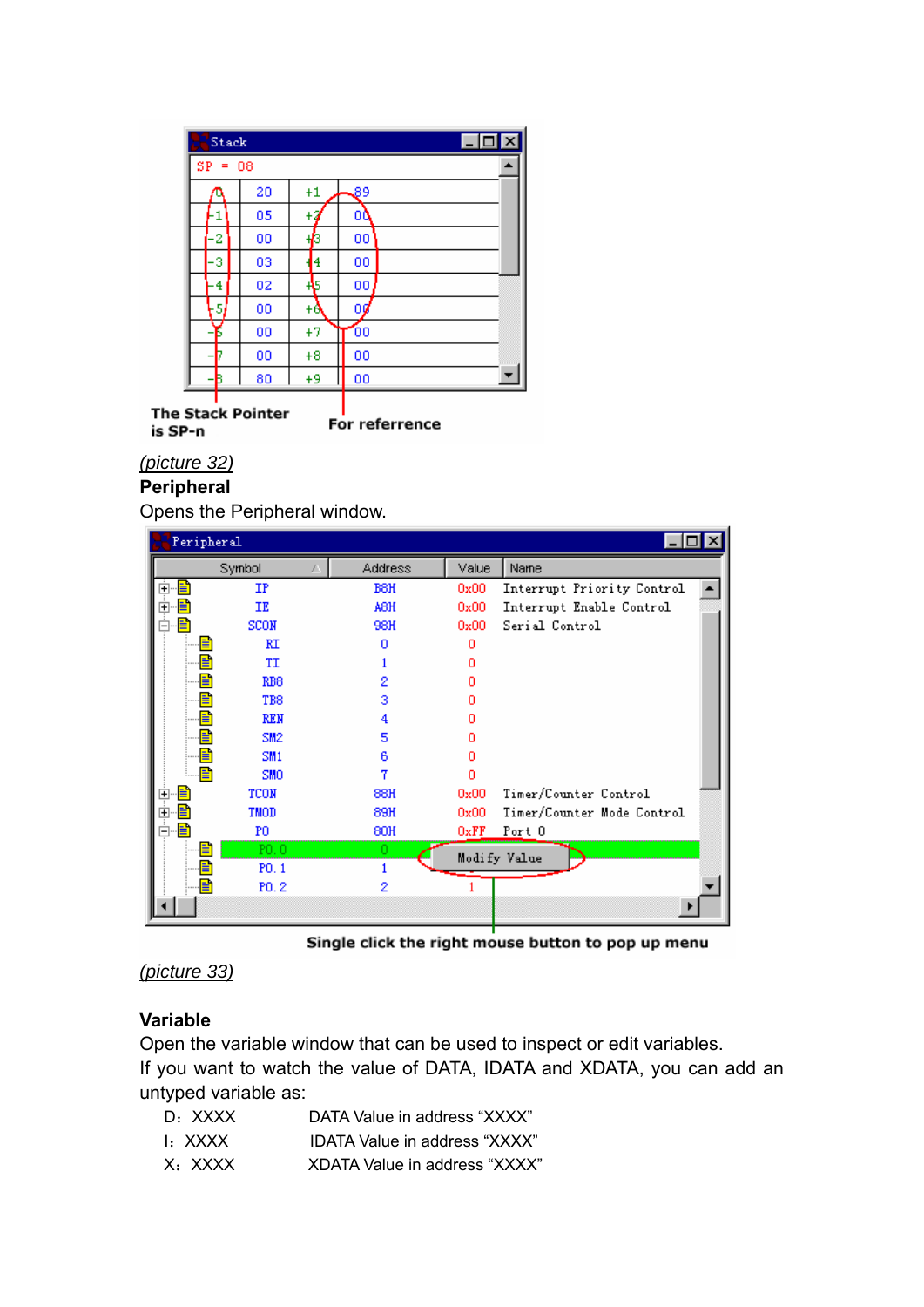| Variable                         |                          |
|----------------------------------|--------------------------|
| Symbol                           | Value                    |
| nSam<br>≣                        |                          |
| $nS$ am $[0]$                    | Ω                        |
| nSam[1]                          |                          |
| $nS$ am $[2]$                    | Add_<br>2                |
| nSam[3]<br>≣                     | $\sqrt{ }$ it<br>3       |
| ≣<br>$nS$ am $[4]$               | Delete<br>4              |
| $nS$ am $[5]$<br>E               | 5<br>Delete All          |
| Eı<br>$nS$ am $[6]$              | 6.                       |
| $nS$ am $[7]$<br>Ħ               | odi fy<br>7              |
| $nS$ am $[8]$<br>≣               | 8                        |
| $nS$ am $[9]$                    | Hexaborinal Display<br>9 |
| 0x1234+12<br>≣                   | 4672                     |
| Ħ                                | 10                       |
| 眉<br>$nS$ am $[5]$               | 5                        |
| Address: (XDATA)0x0014<br>Global | Type: signed int         |

Single click the right mouse button to pop up menu

### *(picture 34)*

### ●*Add*

Add a variable which can be compose of C expression, struct or array.

### ●*Edit*

Edit a variable. Use it to change the type of variable which is not defined.

### ●*Delete*

Delete a variable.

### ●*Delete All*

Delete all variables.

### ●*Modify*

Modify the value of the variable.

### ●*Hexadecimal Display*

The value is displayed in Hexadecimal.

When debugging C51 file, if you want to display value of variable with type "pointer", you can select the type "array". For example, for variable "char\* Name" you can use "Name[0]" to "Name[n]", instead of "\*Name".

### **Internal RAM**

Open the internal RAM window. You can type the key "0-----9" and "A----F" in the HEX region. Using key "Tab" switches between two regions.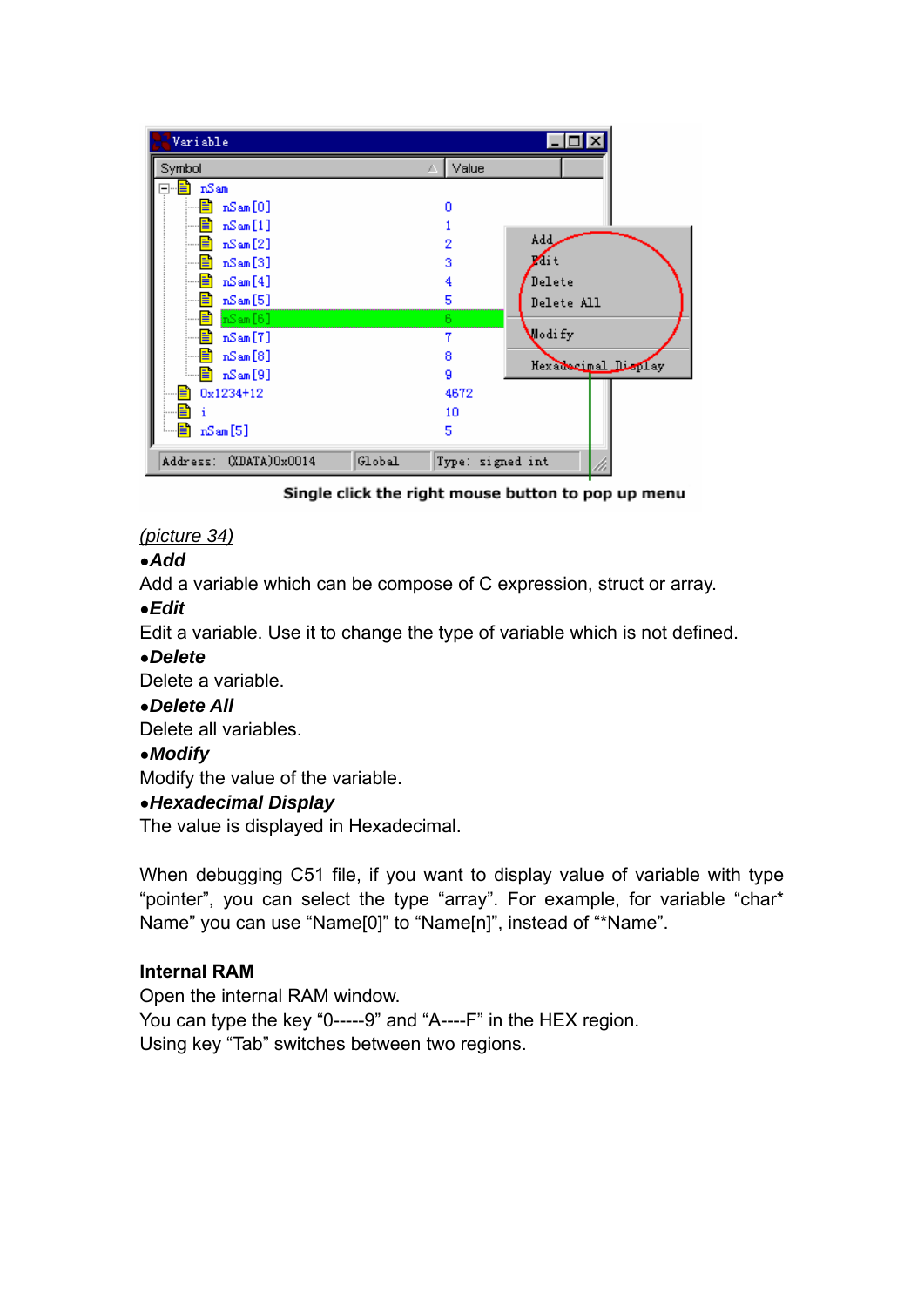|                         | Internal Ram |     |     |     |     |     |     |     |      |                         |      |     |     |     |     |     |       |              | $\Box$ o $\mathbf{X}$     |
|-------------------------|--------------|-----|-----|-----|-----|-----|-----|-----|------|-------------------------|------|-----|-----|-----|-----|-----|-------|--------------|---------------------------|
| 00000000                |              | nn  |     | nn  | nn  | nn  | nn  | .nn | .nn  | nn                      | .nn  | .nn | nn. | .nn | .nn | .nn | 00    |              | nnnnnnnnnnnnnn            |
| <b>ZUUUUUTR</b>         |              | 61  | 32  | 33  | 34  | 35  | 36  | 37  | 38   | 39                      | 30   | mm  | m   | nn  | nn  | m   | ۵O    |              | 1234567890000000          |
| 00000020                |              | 161 | 62  | 63. | 64  | 65  | 66  | 20. | 20   | 20                      | 20   | 20  | 20  | 20  | 20  | 20  | 20    | abcde f      |                           |
| 00000030                |              | 73  | 68  | 6F  | 77  | 20  | 65  | 78  | 61   | 6D                      | 70   | 6C  | 65  | 20  | 20  | 20  | 20    | show example |                           |
| D000004d                |              | 120 | 20  | 20  | 20  | 20  | 20  | 20  | 20.  | 20                      | 20   | 20  | 20  | 20  | 20  | 20  | 20    |              |                           |
| 0000005d                |              | 20  | 20  | 20  | 20. | 2Ω  | 20  | 20  | 20.  | 20                      | 20   | 20  | 20  | 20  | 20  | 20  | 20    |              |                           |
| <b>A</b> nnnnns         |              | vn. | 20. | 20. | 20. | 20. | 20. | 20. | -20- | 20.                     | -20. | 20. | 20. | 20. | 20. |     | 20 20 |              |                           |
| 00000070                |              | ΩO  | nn  | nn  | nn  | nn  | 00  | 00  | 0D.  | 00.                     | -00  | 00  | nn  | nn  | nn  | 99. | 00    |              | 00000000 <b>0</b> 0000000 |
| 00000080                |              | nn  |     | nn  | nn  | nn  | ΩO  | nn. | nh.  | nn                      | 00   | nn  | nn  | nn  | nn  | nn  | 00    |              | 00000000 <b>0</b> 0000000 |
| 00000090                |              | nn  | nn  | n۵  | nn  | nn  | n۵  | 00  | nh.  | nn                      | .nn  | 00  | nn  | nn  | nn  | nn  | n۵    |              | <u>nnnnnnnnnnnnnnnn</u>   |
| 000000A0                |              | nn  |     | nn  | nn  | nn  | nn  | nn  | nn.  | nn                      | nn   | ΩO  | nn  | nn  | nn  | nn  | ΩO    |              | <u>ooooooo joooooooo</u>  |
| 0000 <mark>00B0</mark>  |              | ΩO  | nn  | nn  | nn  | nn  | nn  | ΩO  | nn.  | ΩO                      | nn   | ΩO  | nn  | nn  | nn  | nn. | .nn   |              | 00000000 <b>0</b> 0000000 |
| 0000 <mark>0</mark> 0C0 |              | ΩO  | nn  | ۵O  | nn  | nn  | 00  | 00. | 0D.  | 00                      | 00   | ۵O  | ۵O  | ۵O  | ΩO  | 00. | ۵O    |              | 00000000 <b>0</b> 0000000 |
| 0000 <b>0</b> 0D0       |              | nn  |     | nn  | nn  | nn  | 00  | nn. | nn.  | nn                      | .nn  | nn  | nn  | nn  | nn  | nn  | 00    |              | 00000000 <b>0</b> 0000000 |
| 0000 <mark>00E0</mark>  |              | nn  | nn  | nn  | nn  | nn  | nn  | 00  | nh.  | 00                      | nn   | nn  | nn  | nn  | nn  | nn  | 00    |              | <u>oooooooo aanoooo</u>   |
| 0000 <b>D</b> 0F0       |              | nn  | nn  | n۵  | nn  | nn  | nn  | 00  | nh   | nn                      | 00   | nn  | nn  | nn  | nn  | nn  | 00    |              | <u>oonaanadaanaana</u>    |
|                         |              |     |     |     |     |     |     |     |      |                         |      |     |     |     |     |     |       |              |                           |
|                         |              |     |     |     |     |     |     |     |      |                         |      |     |     |     |     |     |       |              |                           |
| <b>Offset Address</b>   |              |     |     |     |     |     |     |     |      | <b>Hexadecimal Code</b> |      |     |     |     |     |     |       |              | <b>ASCII Code</b>         |

*(picture 35)*

### **Project Parameters**

Open the internal Project Parameters window that shows the structure of OMF file. You can use "drag/drop" to add the variable into Variable window.

| Parameter of Project                         |               |                 |
|----------------------------------------------|---------------|-----------------|
| Parameter                                    | Type          | Address         |
| ch                                           | signed char   | DATA: 0008      |
| E<br>÷                                       | signed int    | XDATA: 0000     |
| ËI<br>PROCEDURE NAME: SET_P3                 |               |                 |
| <b>E</b> PROCEDURE NAME: DELAYN              |               |                 |
| MODULE NAME: C:\TOPICE52\sample4\DEMO.c<br>≣ |               |                 |
| $\equiv$ P1                                  | unsigned char | DATA: 0090      |
| P <sub>3</sub><br>Ħ                          | unsigned char | DATA: 00BO      |
| 自<br>main                                    | function      | CODE: 0011      |
| 1 <sub>e</sub> d0<br>≡า                      | bi t          | <b>BIT:00BO</b> |
| led1<br>≣1                                   | bit.          | <b>BIT:00B1</b> |
| led <sub>2</sub><br>ET                       | bit.          | BIT:00B2        |
| led3                                         | bit.          | <b>BIT:00B3</b> |
| led4<br>自                                    | bit.          | <b>BIT:00B4</b> |
|                                              |               |                 |



# *Appendix*

# **Error Message**

1. Not a project file

Because TOPICE software creates a project file in special format, you must